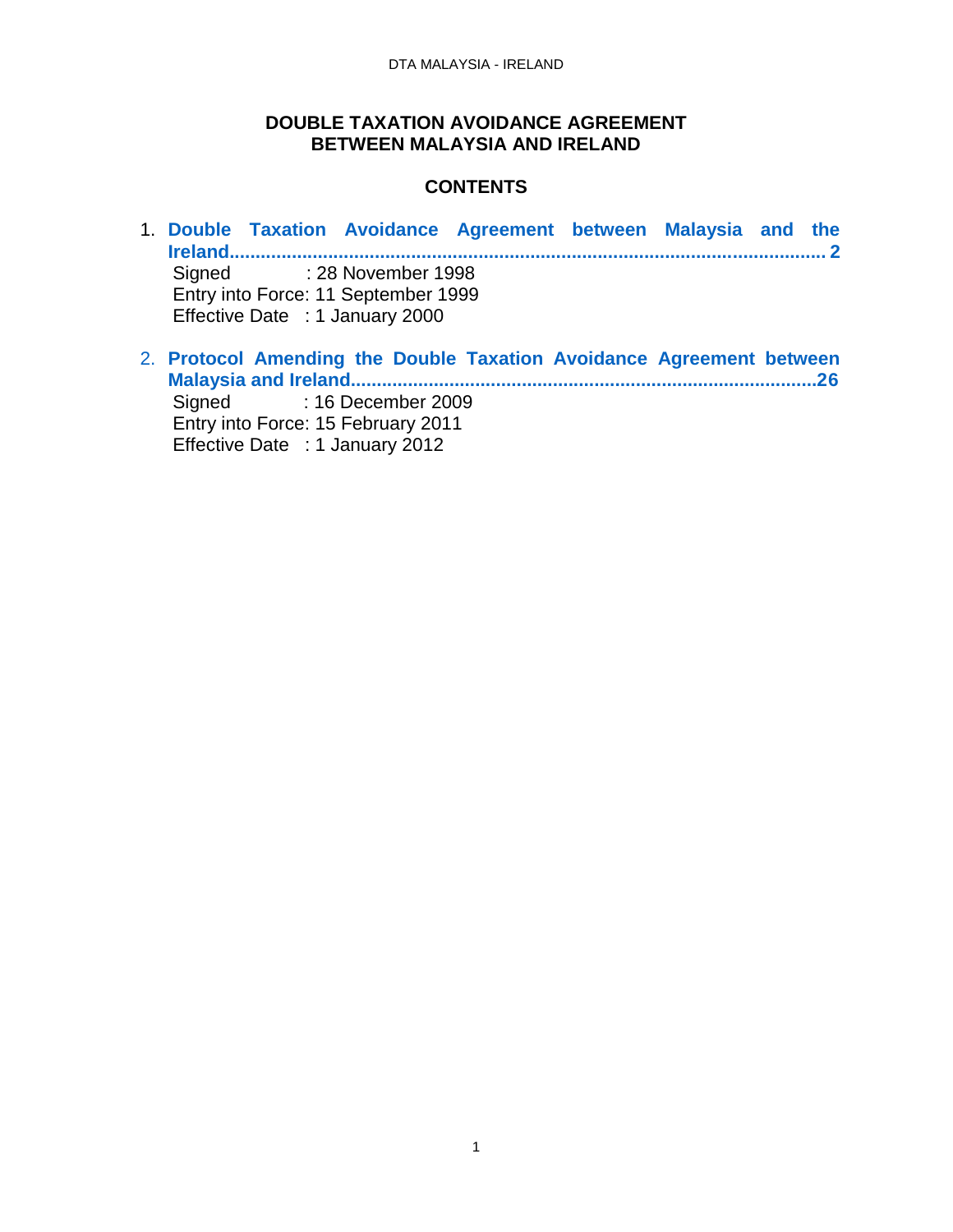<span id="page-1-0"></span>P.U. (A) 89/1999 Signed : 28 November 1998 Entry into Force : 11 September 1999 Effective Date : 1 January 2000

#### **AGREEMENT BETWEEN THE GOVERNMENT OF MALAYSIA AND THE GOVERNMENT OF IRELAND FOR THE AVOIDANCE OF DOUBLE TAXATION AND THE PREVENTION OF FISCAL EVASION WITH RESPECT TO TAXES ON INCOME**

### THE GOVERNMENT OF MALAYSIA AND THE GOVERNMENT OF IRELAND

DESIRING to conclude an Agreement for the avoidance of double taxation and the prevention of fiscal evasion with respect to taxes on income, have agreed as follows:

#### Article 1 **PERSONAL SCOPE**

This Agreement shall apply to persons who are residents of one or both of the Contracting States.

#### Article 2 **TAXES COVERED**

1. This Agreement shall apply to taxes on income imposed by a Contracting State, irrespective of the manner in which they are levied.

2. There shall be regarded as taxes on income all taxes imposed on total income or on elements of income, including taxes on gains from the alienation of movable or immovable property.

3. The existing taxes which are the subject of this Agreement are:

(a) in Malaysia:

(i) the income tax; and

(ii) the petroleum income tax;

(hereinafter referred to as "Malaysian tax");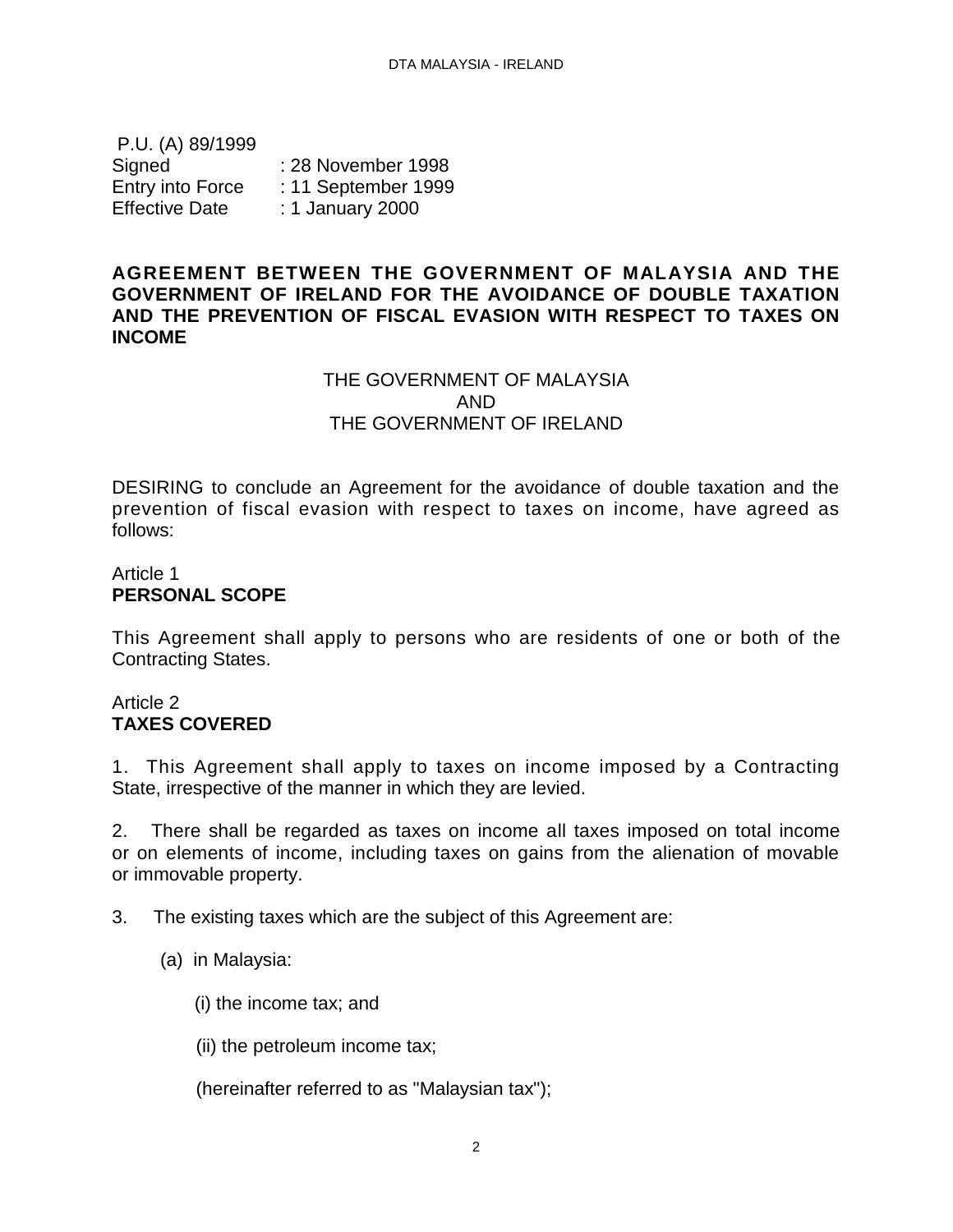#### DTA MALAYSIA - IRELAND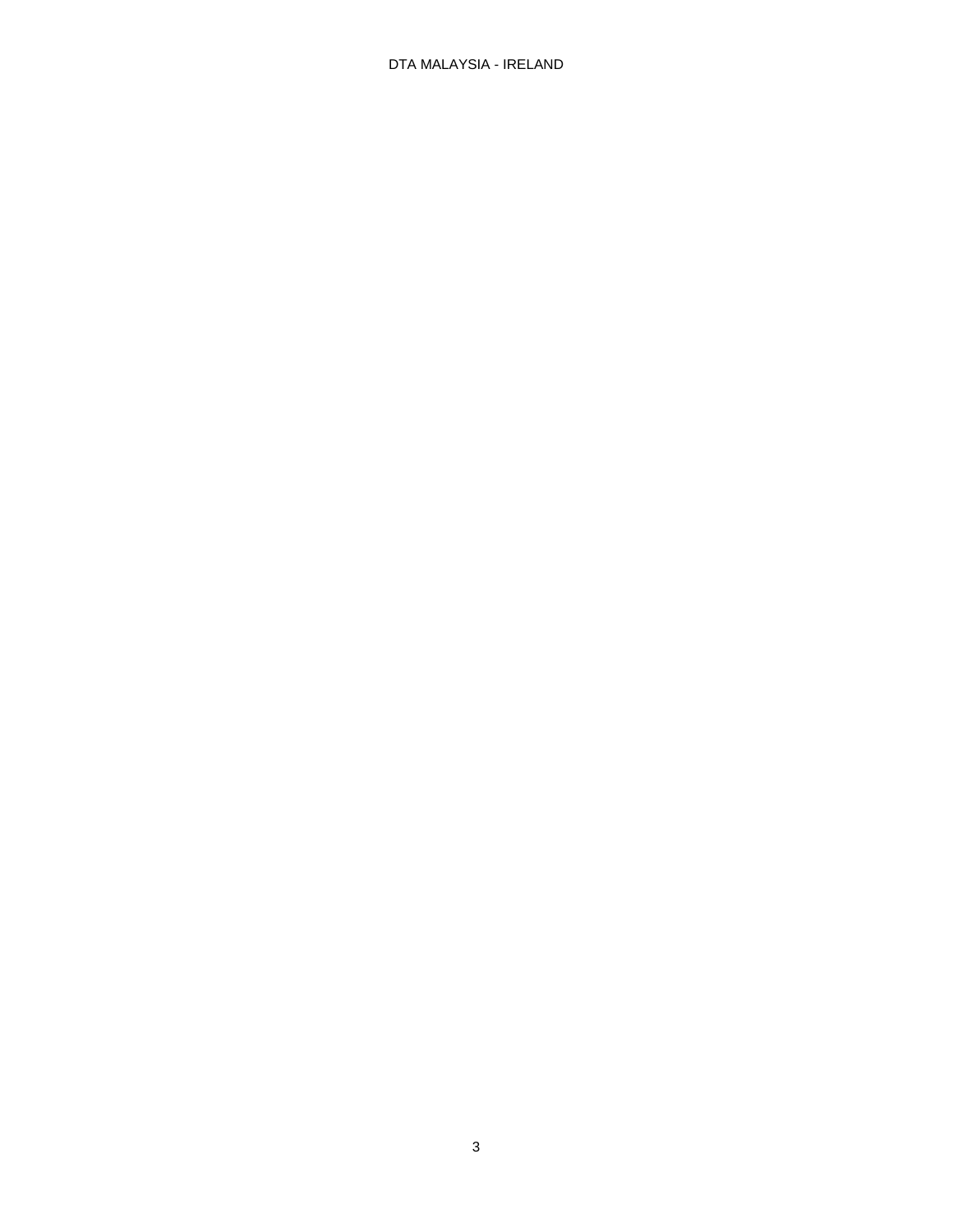(b) in Ireland:

- (i) the income tax;
- (ii) the corporation tax; and
- (iii) the capital gains tax;

(hereinafter referred to as "Irish tax").

4. This Agreement shall also apply to any identical or substantially similar taxes on income which are imposed after the date of signature of this Agreement in addition to, or in place of, the existing taxes. The competent authorities of the Contracting States shall notify each other of important changes which have been made in their respective taxation laws.

#### Article 3 **GENERAL DEFINITIONS**

- 1. In this Agreement, unless the context otherwise requires:
	- (a) the term "Malaysia" means the territories of the Federation of Malaysia, the territorial waters of Malaysia and the sea-bed and subsoil of the territorial waters, and includes any area extending beyond the limits of the territorial waters of Malaysia, and the sea-bed and subsoil of any such area, which has been or may hereafter be designated under the laws of Malaysia and in accordance with international law as an area over which Malaysia has sovereign rights for the purposes of exploring and exploiting the natural resources, whether living or non-living;
	- (b) the term "Ireland" includes any area outside the territorial waters of Ireland which, in accordance with international law, has been or may hereafter be designated under the laws of Ireland concerning the Continental Shelf, as an area within which the rights of Ireland with respect to the sea bed and subsoil and their natural resources may be exercised;
	- (c) the terms "a Contracting State" and "the other Contracting State" mean Malaysia or Ireland as the context requires;
	- (d) the term "person" includes an individual, a company, a trust, an estate and any other body of persons which is treated as a person for tax purposes;
	- (e) the term "company" means any body corporate or any entity which is treated as a body corporate for tax purposes;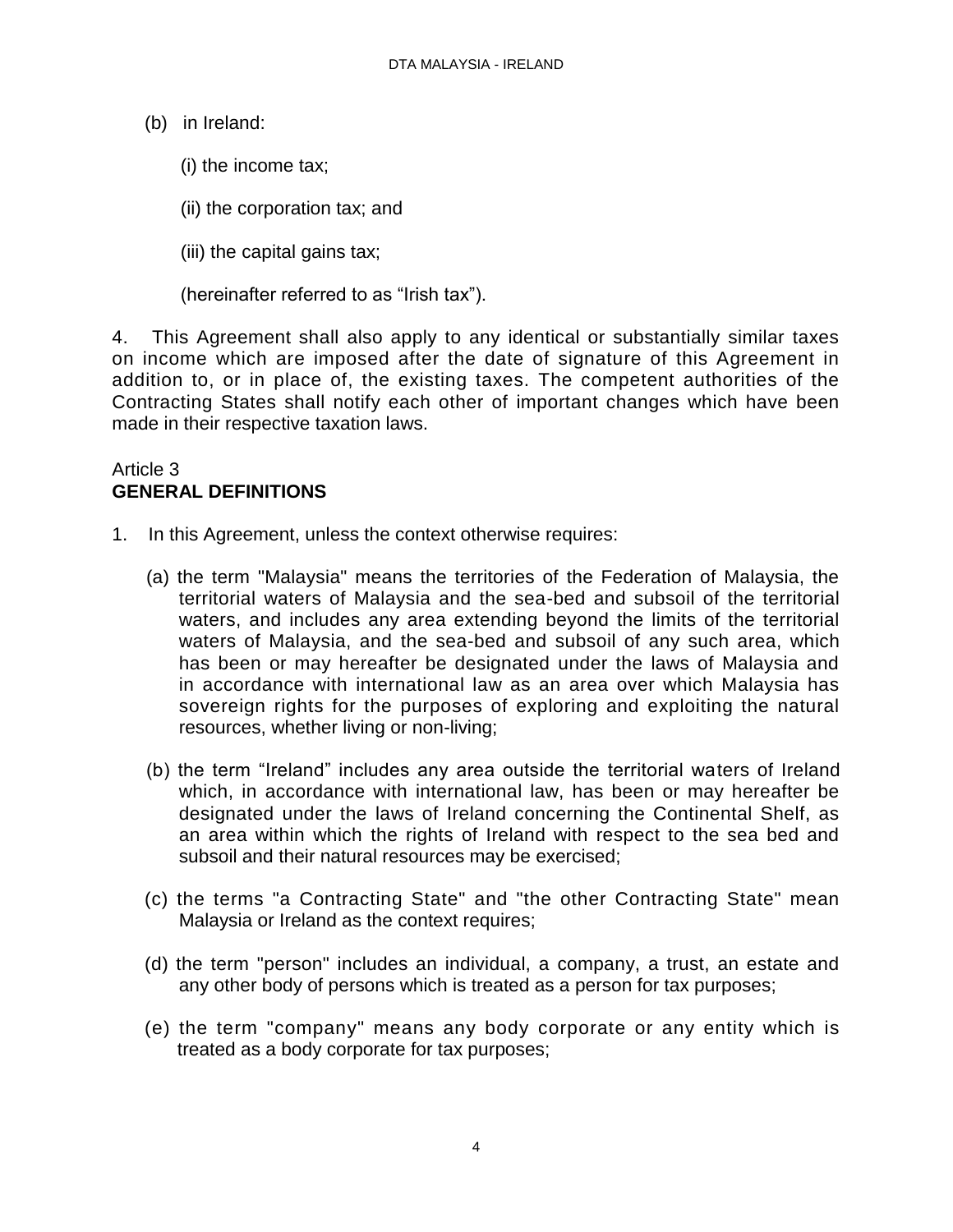- (f) the terms "enterprise of a Contracting State" and "enterprise of the other Contracting State" mean respectively an enterprise carried on by a resident of a Contracting State and an enterprise carried on by a resident of the other Contracting State;
- (g) the term "tax" means Malaysian tax or Irish tax, as the context requires;
- (h) the term "national" means any citizen of a Contracting State and any legal person, partnership, association and any other entity deriving its status as such from the laws in force in a Contracting State;
- (i) the term "international traffic" means any transport by a ship or aircraft operated by an enterprise of a Contracting State, except when the ship or aircraft is operated solely between places in the other Contracting State;
- (j) the term "competent authority" means:
	- (i) in the case of Malaysia, the Minister of Finance or his authorized representatives; and
	- (ii) in the case of Ireland, the Revenue Commissioners or their authorised representative.

2. In the application of this Agreement by a Contracting State, any term not defined therein shall, unless the context otherwise requires, have the meaning which it has under the law of that State concerning the taxes to which this Agreement applies.

#### Article 4 **RESIDENT**

1. For the purposes of this Agreement, the term "resident of a Contracting State" means:

- (a) in the case of Malaysia, a person who is resident in Malaysia for the purposes of Malaysian tax; and
- (b) in the case of Ireland, a person who is resident in Ireland for the purposes of Irish tax.

2. Where by reason of the provisions of paragraph 1 an individual is a resident of both Contracting States, then his status shall be determined as follows:

(a) he shall be deemed to be a resident of the State in which he has a permanent home available to him; if he has a permanent home available to him in both States, he shall be deemed to be a resident of the State with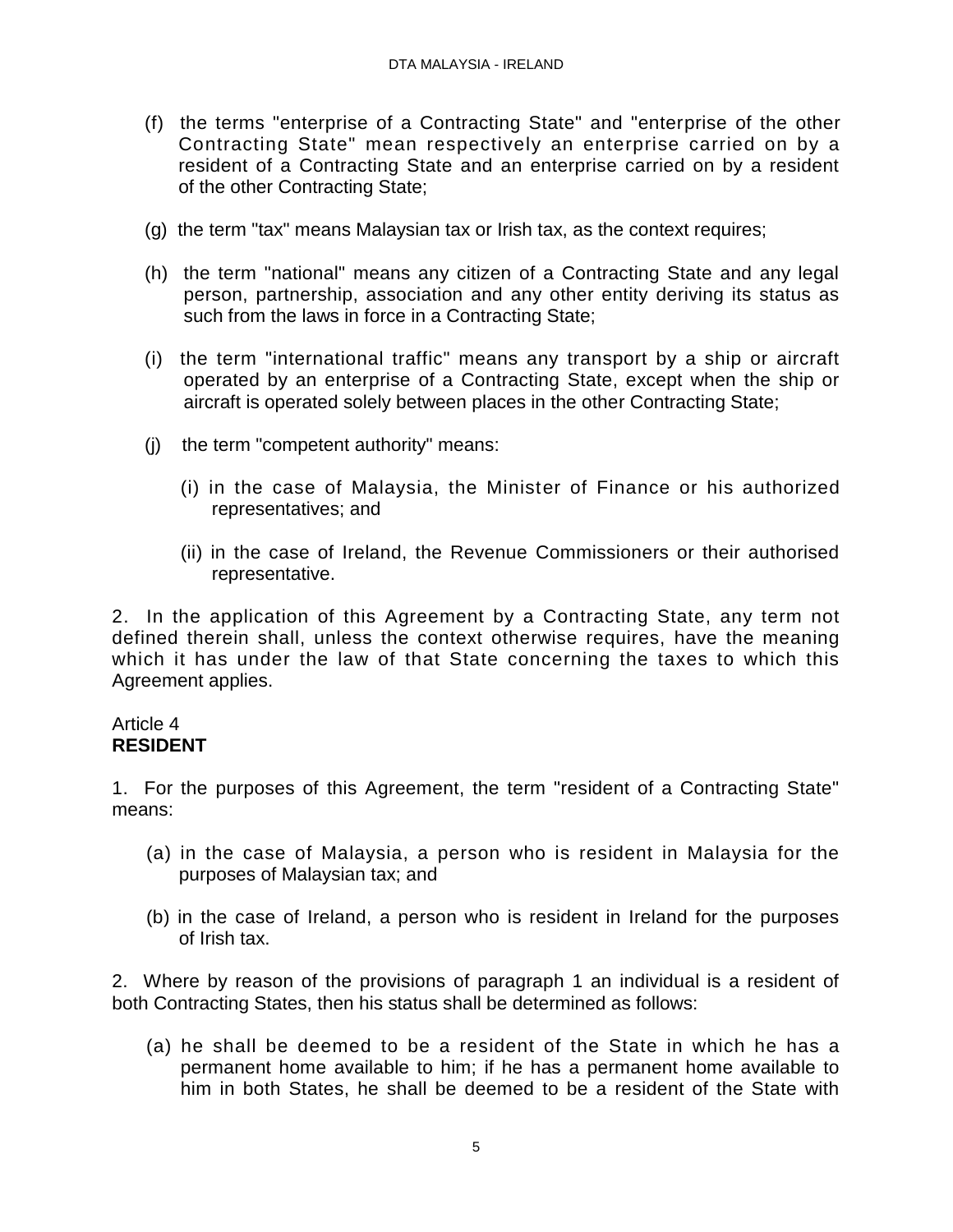which his personal and economic relations are closer (centre of vital interests);

- (b) if the State in which he has his centre of vital interests cannot be determined, or if he has not a permanent home available to him in either State, he shall be deemed to be a resident of the State in which he has an habitual abode;
- (c) if he has an habitual abode in both States or in neither of them, he shall be deemed to be a resident of the State of which he is a national;
- (d) if he is a national of both States or of neither of them, the competent authorities of the Contracting States shall settle the question by mutual agreement.

3. Where by reason of the provisions of paragraph 1 a person other than an individual is a resident of both Contracting States, then it shall be deemed to be a resident of the State in which its place of effective management is situated.

## Article 5 **PERMANENT ESTABLISHMENT**

1. For the purposes of this Agreement, the term "permanent establishment" means a fixed place of business through which the business of an enterprise is wholly or partly carried on.

- 2. The term "permanent establishment" includes especially:
	- (a) a place of management;
	- (b) a branch;
	- (c) an office;
	- (d) a factory;
	- (e) a workshop;
	- (f) a mine, an oil or gas well, a quarry or any other place of extraction of natural resources.

3. A building site or construction, installation or assembly project constitutes a permanent establishment only if it lasts more than 9 months.

4. Notwithstanding the preceding provisions of this Article, the term "permanent establishment" shall be deemed not to include: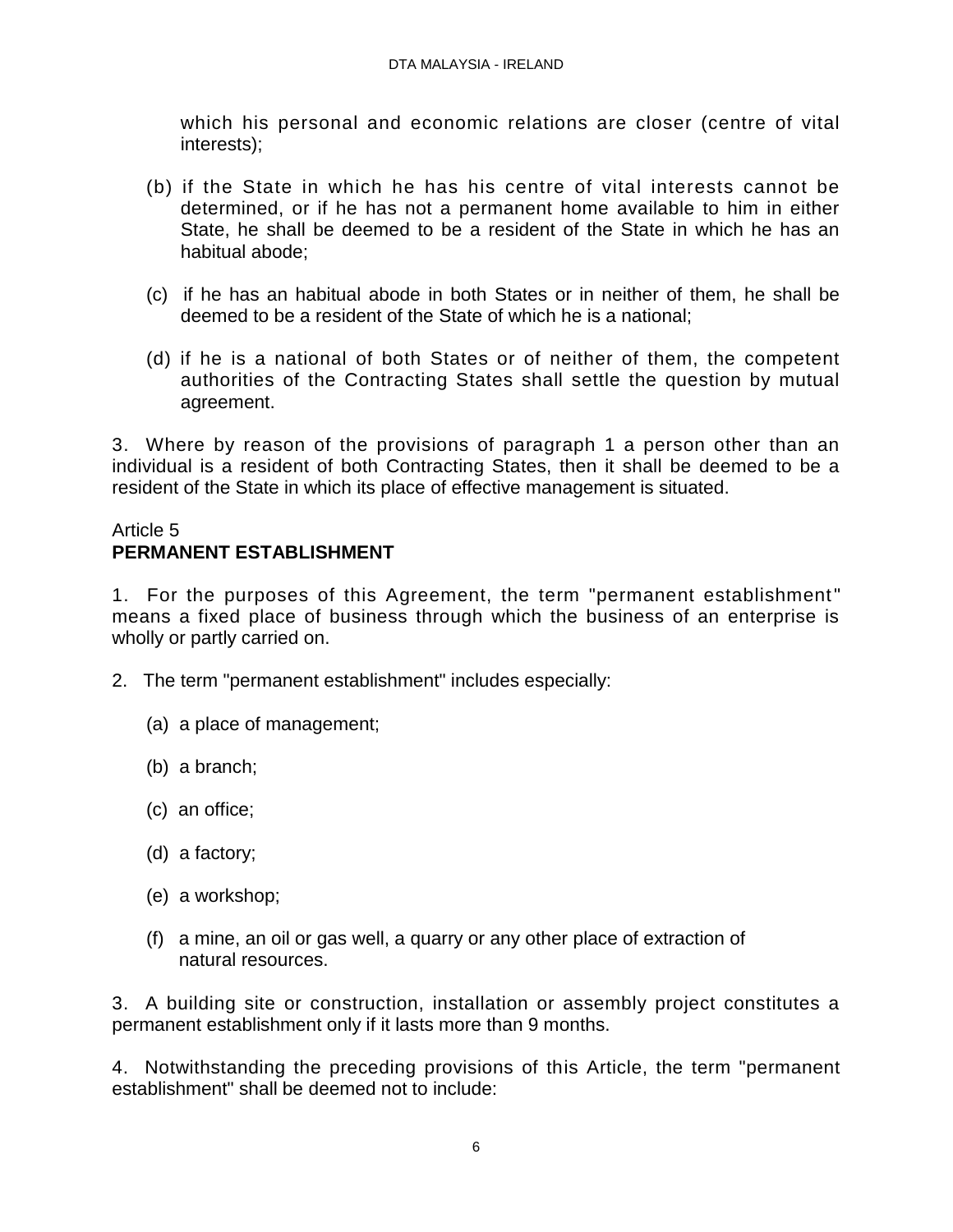- (a) the use of facilities solely for the purpose of storage, display or delivery of goods or merchandise belonging to the enterprise;
- (b) the maintenance of a stock of goods or merchandise belonging to the enterprise solely for the purpose of storage, display or delivery;
- (c) the maintenance of a stock of goods or merchandise belonging to the enterprise solely for the purpose of processing by another enterprise;
- (d) the maintenance of a fixed place of business solely for the purpose of purchasing goods or merchandise, or of collecting information, for the enterprise;
- (e) the maintenance of a fixed place of business solely for the purpose of carrying on, for the enterprise, any other activity of a preparatory or auxiliary character;
- (f) the maintenance of a fixed place of business solely for any combination of activities mentioned in sub-paragraphs (a) to (e), provided that the overall activity of the fixed place of business resulting from this combination is of a preparatory or auxiliary character.

5. An enterprise of a Contracting State shall be deemed to have a permanent establishment in the other Contracting State if it carries on supervisory activities in that other State for more than 6 months in connection with a building site or a construction, installation or assembly project which is being undertaken in that other State.

6. Notwithstanding the provisions of paragraphs 1 and 2, where a person - other than an agent of an independent status to whom paragraph 7 applies - is acting in a Contracting State on behalf of an enterprise of the other Contracting State, that enterprise shall be deemed to have a permanent establishment in the firstmentioned Contracting State in respect of any activities which that person undertakes for the enterprise, if such a person:

- (a) has, and habitually exercises in that State an authority to conclude contracts in the name of the enterprise, unless the activities of such persons are limited to those mentioned in paragraph 4 which, if exercised through a fixed place of business, would not make this fixed place of business a permanent establishment under the provisions of that paragraph; or
- (b) maintains in the first-mentioned State a stock of goods or merchandise belonging to the enterprise in respect of which he regularly receives and fulfills orders on behalf of the enterprise.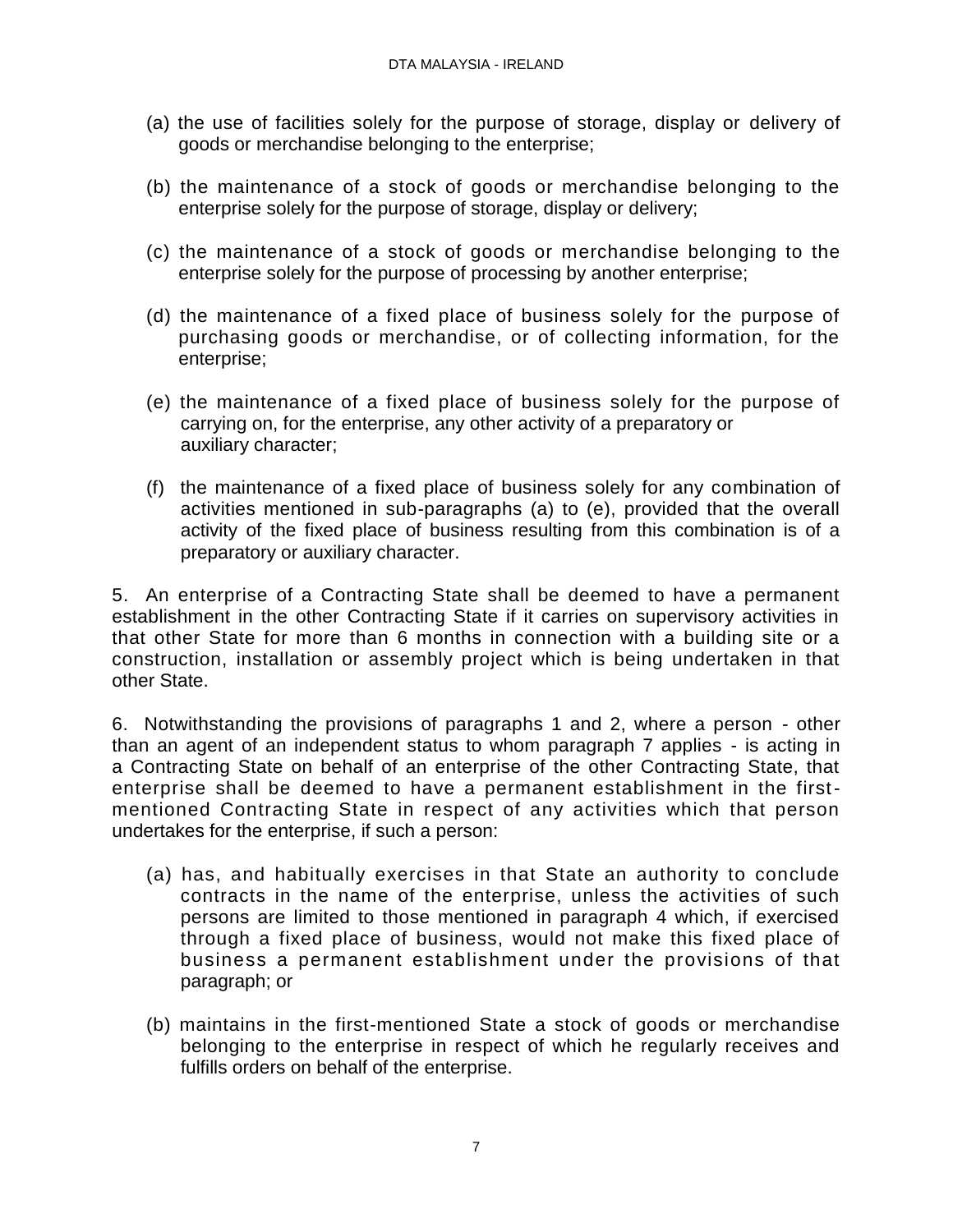7. An enterprise of a Contracting State shall not be deemed to have a permanent establishment in the other Contracting State merely because it carries on business in that other State through a broker, general commission agent or any other agent of an independent status, where such persons are acting in the ordinary course of their business.

However, when the activities of such an agent are devoted wholly or almost wholly on behalf of that enterprise, he shall not be considered an agent of an independent status if the transactions between the agent and the enterprise were not made under arm's length conditions.

8. The fact that a company which is a resident of a Contracting State controls or is controlled by a company which is a resident of the other Contracting State, or which carries on business in that other State (whether through a permanent establishment or otherwise), shall not of itself constitute either company a permanent establishment of the other.

## Article 6 **INCOME FROM IMMOVABLE PROPERTY**

1. Income derived by a resident of a Contracting State from immovable property (including income from agriculture or forestry) situated in the other Contracting State may be taxed in that other State.

2. The term "immovable property" shall have the meaning which it has under the law of the Contracting State in which the property in question is situated. The term shall in any case include property accessory to immovable property, livestock and equipment used in agriculture and forestry, rights to which the provisions of general law respecting landed property apply, usufruct of immovable property and rights to variable or fixed payments as consideration for the working of, or the right to work, mineral deposits, sources and other natural resources; ships, boats and aircraft shall not be regarded as immovable property.

3. The provisions of paragraph 1 shall apply to income derived from the direct use, letting, or use in any other form of immovable property.

4. The provisions of paragraphs 1 and 3 shall also apply to the income from immovable property of an enterprise and to income from immovable property used for the performance of independent personal services.

## Article 7 **BUSINESS PROFITS**

1. The profits of an enterprise of a Contracting State shall be taxable only in that State unless the enterprise carries on business in the other Contracting State through a permanent establishment situated therein. If the enterprise carries on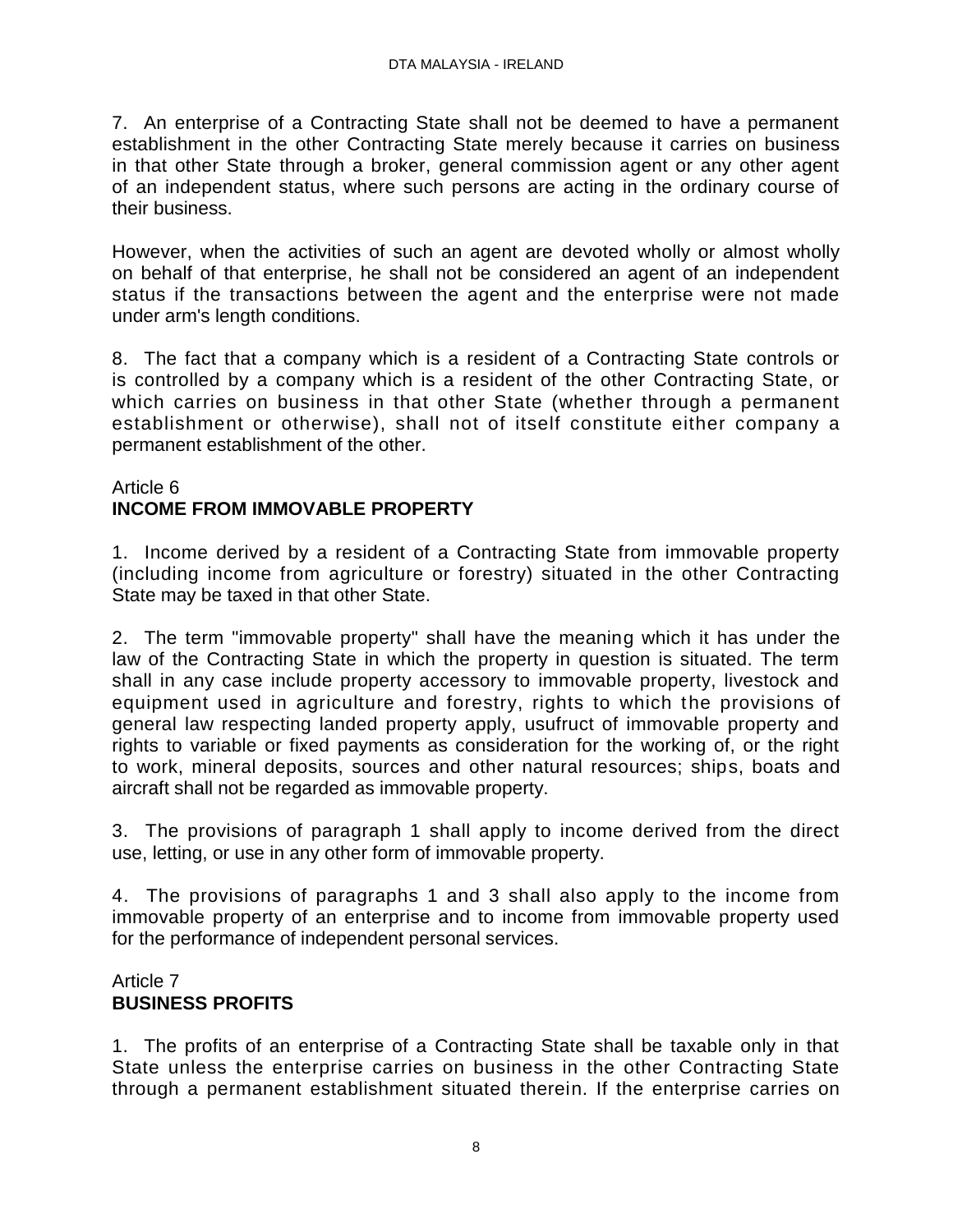business as aforesaid, the profits of the enterprise may be taxed in the other State but only on so much thereof as is attributable to that permanent establishment.

2. Subject to the provisions of paragraph 3, where an enterprise of a Contracting State carries on business in the other Contracting State through a permanent establishment situated therein, there shall in each Contracting State be attributed to that permanent establishment the profits which it might be expected to make if it were a distinct and separate enterprise engaged in the same or similar activities under the same or similar conditions and dealing wholly independently with the enterprise of which it is a permanent establishment.

3. In determining the profits of a permanent establishment, there shall be allowed as deductions expenses which are incurred for the purposes of the permanent establishment, including executive and general administrative expenses so incurred, whether in the State in which the permanent establishment is situated or elsewhere.

4. Insofar as it has been customary in a Contracting State to determine the profits to be attributed to a permanent establishment on the basis of an apportionment of the total profits of the enterprise to its various parts, nothing in paragraph 2 shall preclude that Contracting State from determining the profits to be taxed by such an apportionment as may be customary; the method of apportionment adopted shall, however, be such that the result shall be in accordance with the principles contained in this Article.

5. If the information available to the competent authority is inadequate to determine the profits to be attributed to the permanent establishment of an enterprise, nothing in this Article shall affect the application of any law of that State relating to the determination of the tax liability of a person by the exercise of a discretion or the making of an estimate by the competent authority, provided that the law shall be applied, so far as the information available to the competent authority permits, in accordance with the principles of this Article.

6. No profits shall be attributed to a permanent establishment by reason of the mere purchase by that permanent establishment of goods or merchandise for the enterprise.

7. For the purposes of the preceding paragraphs, the profits to be attributed to the permanent establishment shall be determined by the same method year by year unless there is good and sufficient reason to the contrary.

8. Where profits include items of income which are dealt with separately in other Articles of this Agreement, then the provisions of those Articles shall not be affected by the provisions of this Article.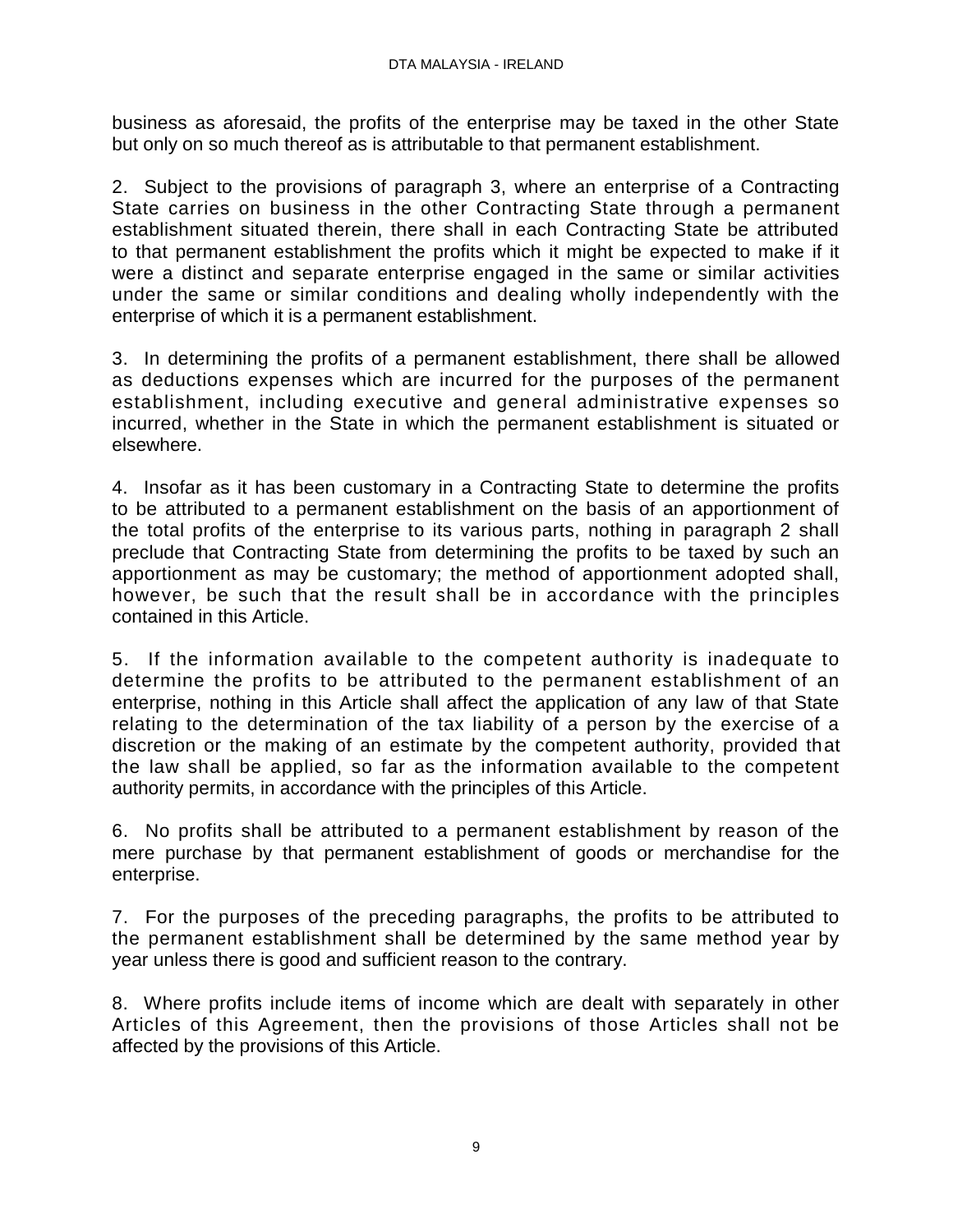#### Article 8 **SHIPPING AND AIR TRANSPORT**

1. Profits derived by an enterprise of a Contracting State from the operation of ships or aircraft in international traffic shall be taxable only in that State.

2. For the purposes of this Article, profits derived from the operation of ships or aircraft in international traffic include profits derived from the rental of ships or aircraft if such rental profits are incidental to other profits described in paragraph 1.

3. The provisions of paragraph 1 shall also apply to the share of the profits of an enterprise from the participation in a pool, a joint business or an international operating agency.

### Article 9 **ASSOCIATED ENTERPRISES**

1. Where –

(a) an enterprise of a Contracting State participates directly or indirectly in the management, control or capital of an enterprise of the other Contracting State, or

(b) the same persons participate directly or indirectly in the management, control or capital of an enterprise of a Contracting State and an enterprise of the other Contracting State,

and in either case conditions are made or imposed between the two enterprises in their commercial or financial relations which differ from those which would be made between independent enterprises, then any profits which would, but for those conditions, have accrued to one of the enterprises, but, by reason of those conditions, have not so accrued, may be included in the profits of that enterprise and taxed accordingly.

2. Where a Contracting State includes in the profits of an enterprise of that State – and taxes accordingly - profits on which an enterprise of the other Contracting State has been charged to tax in that other State and the profits so included are profits which would have accrued to the enterprise of the first-mentioned State if the conditions made between the two enterprises had been those which would have been made between independent enterprises, then that other State shall make an appropriate adjustment to the amount of the tax charged therein on those profits where that other State considers the adjustments are justified. In determining such adjustment, due regard shall be had to the other provisions of this Agreement and the competent authorities of the Contracting States shall if necessary consult each other.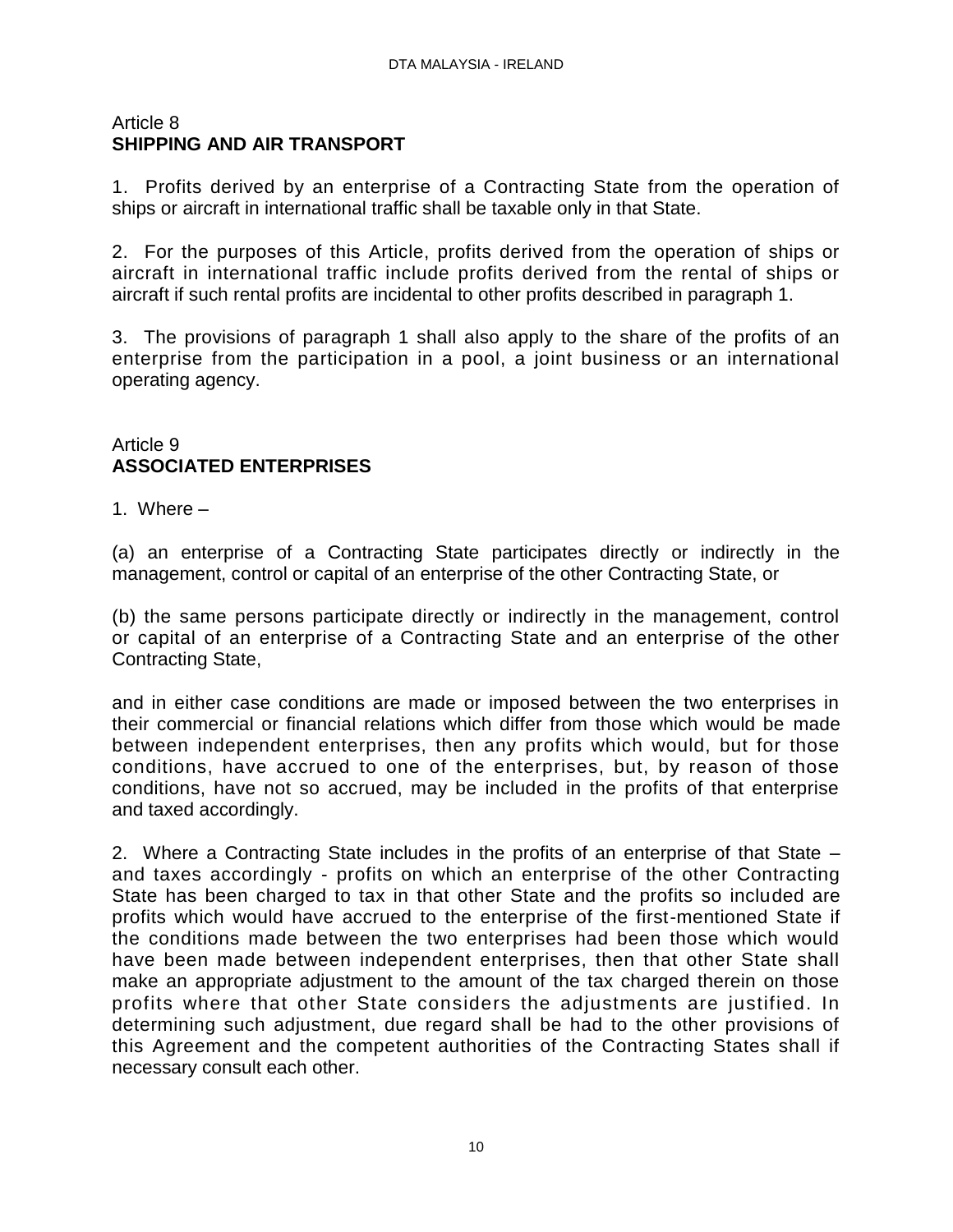#### Article 10 **DIVIDENDS**

1. Dividends paid by a company which is a resident of a Contracting State to a resident of the other Contracting State may be taxed in that other State.

2. However, such dividends may also be taxed in the Contracting State of which the company paying the dividends is a resident and according to the laws of that State, but if the recipient is the beneficial owner of the dividends the tax so charged shall not exceed 10 per cent of the gross amount of the dividends. This paragraph shall not affect the taxation of the company in respect of the profits out of which the dividends are paid.

3. The term "dividends" as used in this Article means income from shares or other rights, not being debt-claims, participating in profits, as well as income from other corporate rights which is subjected to the same taxation treatment as income from shares by the laws of the State of which the company making the distribution is a resident and also includes any other item which, under the laws of the Contracting State of which the company paying the dividend is a resident, is treated as a dividend or distribution of a company.

4. The provisions of paragraphs 1 and 2 shall not apply if the beneficial owner of the dividends, being a resident of a Contracting State, carries on business in the other Contracting State, of which the company paying the dividends is a resident, through a permanent establishment situated therein, or performs in that other State independent personal services from a fixed base situated therein, and the holding in respect of which the dividends are paid is effectively connected with such permanent establishment or fixed base. In such a case, the provisions of Article 7 or Article 14, as the case may be, shall apply.

5. Where a company which is a resident of a Contracting State derives profits or income from the other Contracting State, that other State may not impose any tax on the dividends paid by the company, except insofar as such dividends are paid to a resident of that other State or insofar as the holding in respect of which the dividends are paid is effectively connected with a permanent establishment or a fixed base situated in that other State, nor subject the company's undistributed profits to a tax on undistributed profits, even if the dividends paid or the undistributed profits consist wholly or partly of profits or income arising in such other State.

#### Article 11 **INTEREST**

1. Interest arising in a Contracting State and paid to a resident of the other Contracting State may be taxed in that other State.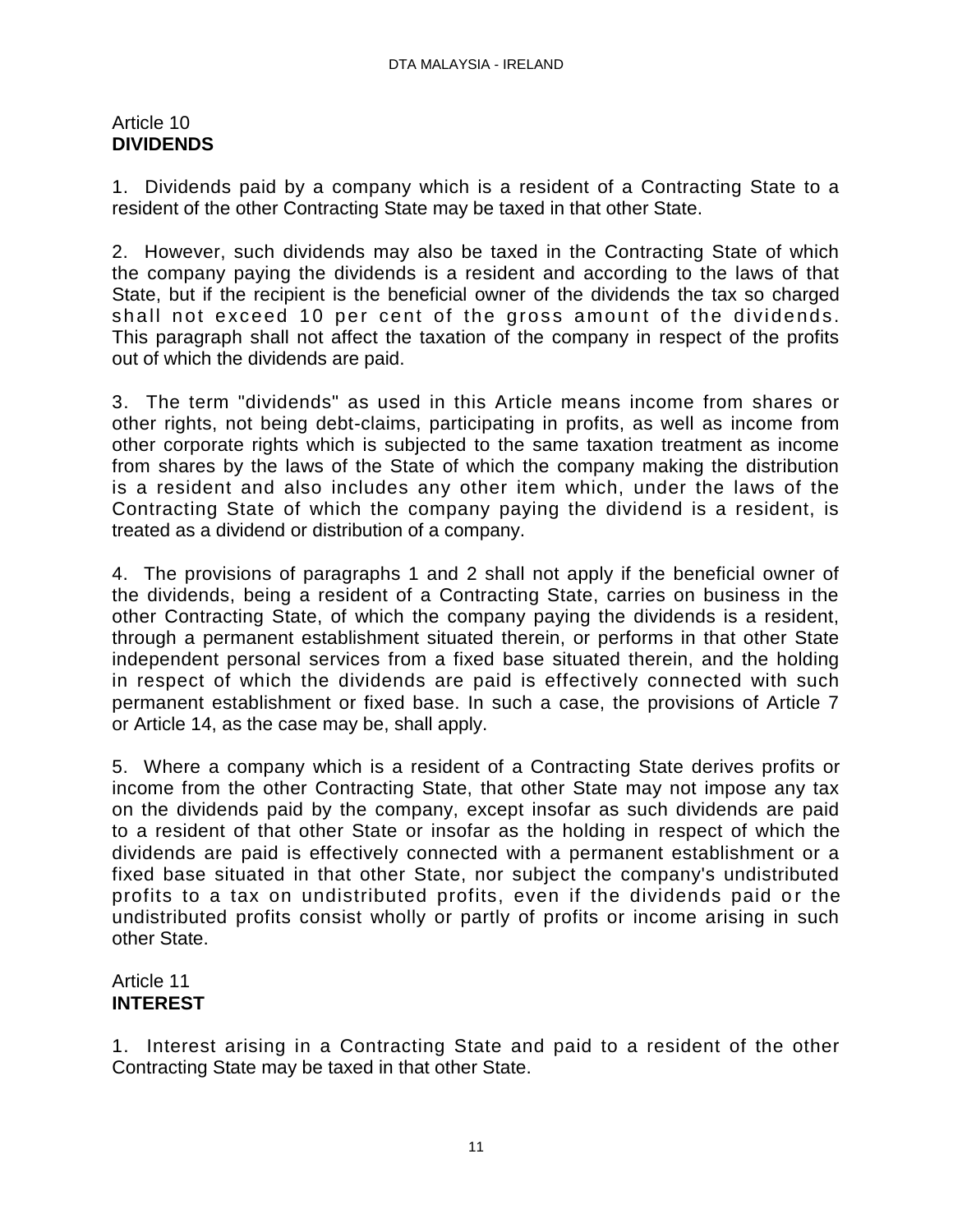2. However, such interest may also be taxed in the Contracting State in which it arises, and according to the laws of that State, but if the recipient is the beneficial owner of the interest, the tax so charged shall not exceed 10 per cent of the gross amount of the interest.

3. Notwithstanding the provisions of paragraph 2, interest arising in a Contracting State shall be exempt from tax in that State if:

- (a) it is derived and beneficially owned by the Government of the other Contracting State, a statutory body thereof, or a political subdivision or a local authority thereof, or the central bank of that State, or by any agency or instrumentality of, or any financial institution wholly owned by, that Government; or
- (b) it is paid in respect of a loan made, guaranteed or insured, or any other debt-claim or credit guaranteed or insured by the Government of the other Contracting State, a statutory body thereof, or a political subdivision or a local authority thereof, or the central bank of that State, or by any agency or instrumentality of, or any financial institution wholly owned by, that Government.

4. For the purposes of paragraph 3, the terms "central bank", "agency", "instrumentality" and "financial institution wholly owned by that Government" mean:

- (a) in the case of Malaysia:
	- (i) the Bank Negara Malaysia;
	- (ii) the Export-Import Bank of Malaysia; and
	- (iii) such other agencies or instrumentalities of, and such other financial institutions wholly owned by, the Government of Malaysia as may be agreed from time to time between the competent authorities of the Contracting States;
- (b) in the case of Ireland:
	- (i) the Central Bank of Ireland; and
	- (ii) such other agencies or instrumentalities of, and such other financial institutions wholly owned by, the Government of Ireland as may be agreed from time to time between the competent authorities of the Contracting States

5. The term "interest" as used in this Article means income from debt-claims of every kind, whether or not secured by mortgage, and whether or not carrying a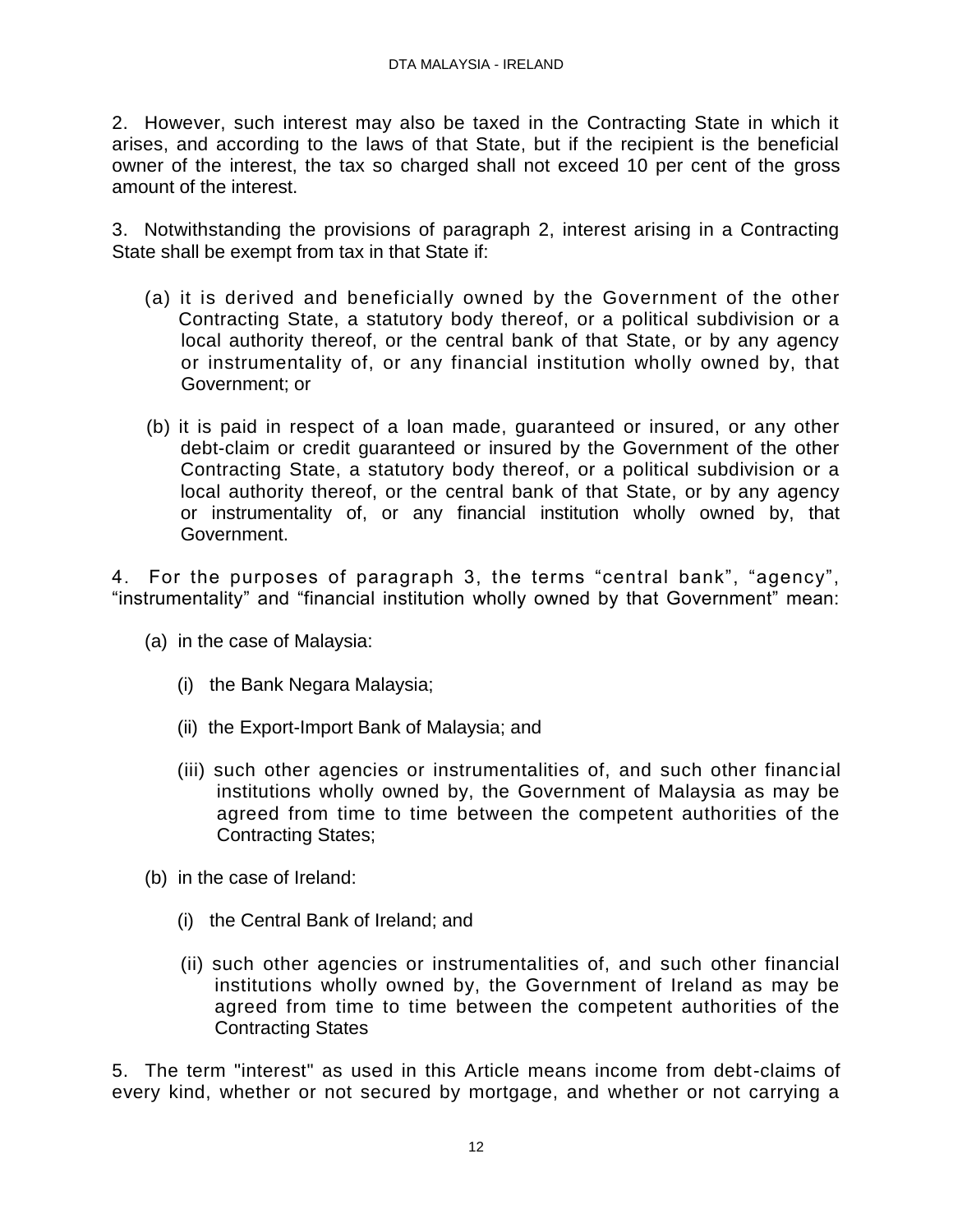right to participate in the debtor's profits, and in particular, income from government securities and income from bonds or debentures but does not include any income which is treated as a dividend under Article 10. Penalty charges for late payment shall not be regarded as interest for the purpose of this Article.

6. The provisions of paragraph 1 shall not apply if the beneficial owner of the interest, being resident of a Contracting State, carries on business in the other Contracting State in which the interest arises, through a permanent establishment situated therein, or performs in that other State independent personal services from a fixed base situated therein, and the debt claim in respect of which the interest is paid is effectively connected with such permanent establishment or fixed base. In such a case, the provisions of Article 7 or Article 14 as the case may be, shall apply.

7. Interest shall be deemed to arise in a Contracting State when the payer is that State itself, a political subdivision, a local authority or a statutory body thereof, or a resident of that State. Where, however, the person paying the interest, whether he is a resident of a Contracting State or not, has in a Contracting State a permanent establishment or a fixed base in connection with which the indebtedness on which the interest is paid was incurred, and such interest is borne by such permanent establishment or fixed base, then such interest shall be deemed to arise in the State in which the permanent establishment or fixed base is situated.

8. Where, by reason of a special relationship between the payer and the beneficial owner or between both of them and some other person, the amount of the interest paid, having regard to the debt-claim for which it is paid, exceeds the amount which would have been agreed upon by the payer and the beneficial owner in the absence of such relationship, the provisions of this Article shall apply only to the last-mentioned amount. In such case, the excess part of the payments shall remain taxable according to the laws of each Contracting State, due regard being had to the other provisions of this Agreement.

#### Article 12 **ROYALTIES**

1. Royalties arising in a Contracting State and paid to a resident of the other Contracting State may be taxed in that other State.

2. However, such royalties may also be taxed in the Contracting State in which they arise, and according to the laws of that State, but if the recipient is the beneficial owner of the royalties, the tax so charged shall not exceed 8 per cent of the gross amount of the royalties.

3. The term "royalties" as used in this Article means payments of any kind received as a consideration for the use of, or the right to use, any copyright of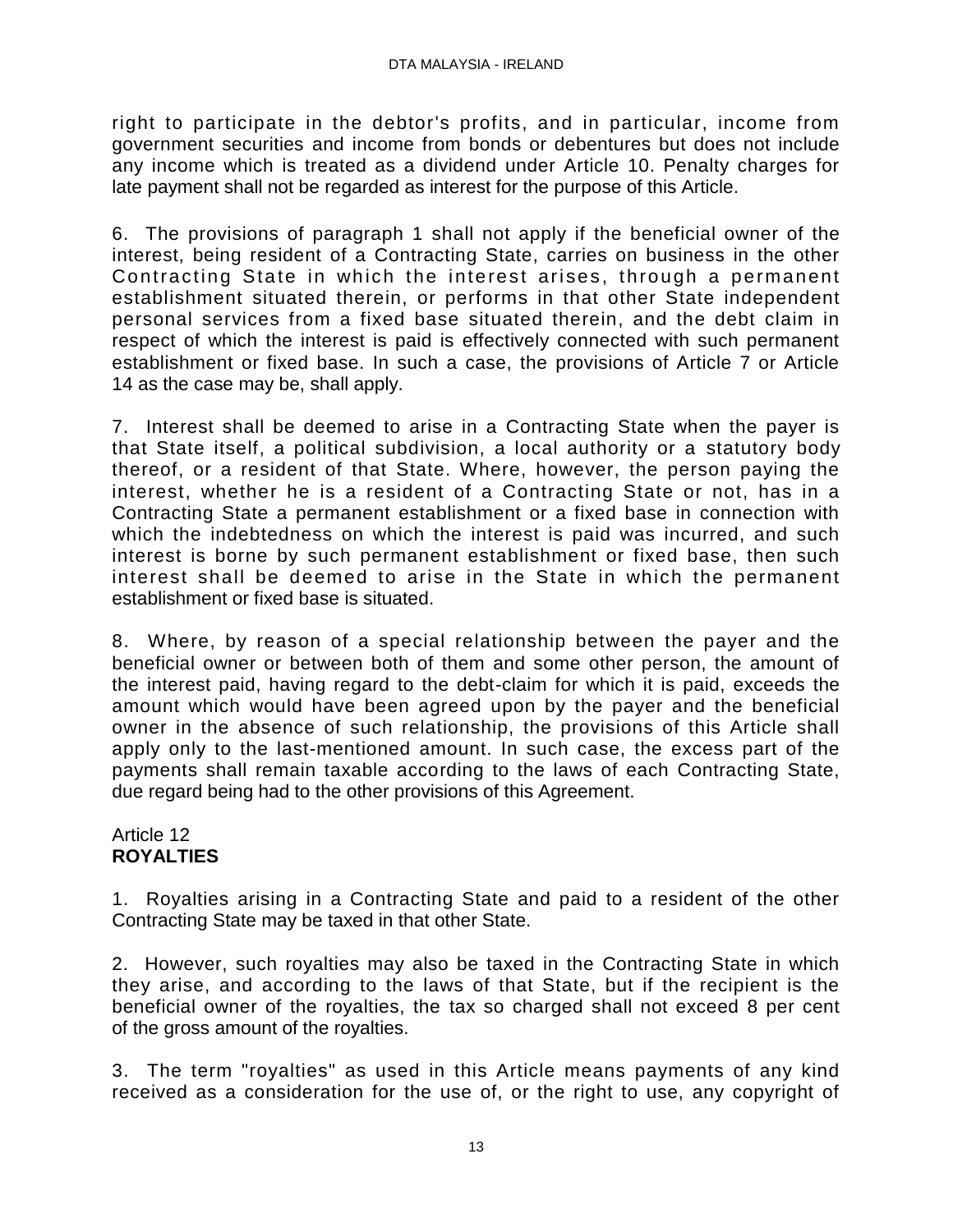literary, artistic or scientific work (including motion pictures or films, recordings on tape or other media used for radio or television broadcasting or other means of reproduction or transmission), any patent, trade mark, design or model, plan, secret formula or process, or for the use of, or the right to use, industrial, commercial or scientific equipment, or for information (know-how) concerning industrial, commercial or scientific experience.

4. The provisions of paragraph 1 shall not apply if the beneficial owner of the royalties, being a resident of a Contracting State, carries on business in the other Contracting State in which the royalties arise, through a permanent establishment situated therein, or performs in that other State independent personal services from a fixed base situated therein, and the right or property in respect of which the royalties are paid is effectively connected with such permanent establishment or fixed base. In such a case, the provisions of Article 7 or Article 14, as the case may be, shall apply.

5. Royalties shall be deemed to arise in a Contracting State when the payer is that State itself, a political subdivision, a local authority or a statutory body thereof, or a resident of that State. Where, however, the person paying such royalties, whether he is a resident of a Contracting State or not, has in a Contracting State a permanent establishment or a fixed base in connection with which the obligation to pay the royalties was incurred, and such royalties are borne by such permanent establishment or fixed base, then such royalties shall be deemed to arise in the State in which the permanent establishment or fixed base is situated.

6. Where, by reason of a special relationship between the payer and the beneficial owner or between both of them and some other person, the amount of the royalties, having regard to the use, right or information for which they are paid, exceeds the amount which would have been agreed upon by the payer and the beneficial owner in the absence of such relationship, the provisions of this Article shall apply only to the last-mentioned amount. In such case, the excess part of the payments shall remain taxable according to the laws of each Contracting State, due regard being had to the other provisions of this Agreement.

## Article 13 **GAINS FROM THE ALIENATION OF PROPERTY**

1. Gains derived by a resident of a Contracting State from the alienation of immovable property referred to in Article 6 and situated in the other Contracting State may be taxed in that other State.

2. Gains from the alienation of shares, rights or an interest in a company, in any other legal person or in a partnership, the assets of which consist principally of, or of rights in, immovable property situated in a Contracting State or of shares in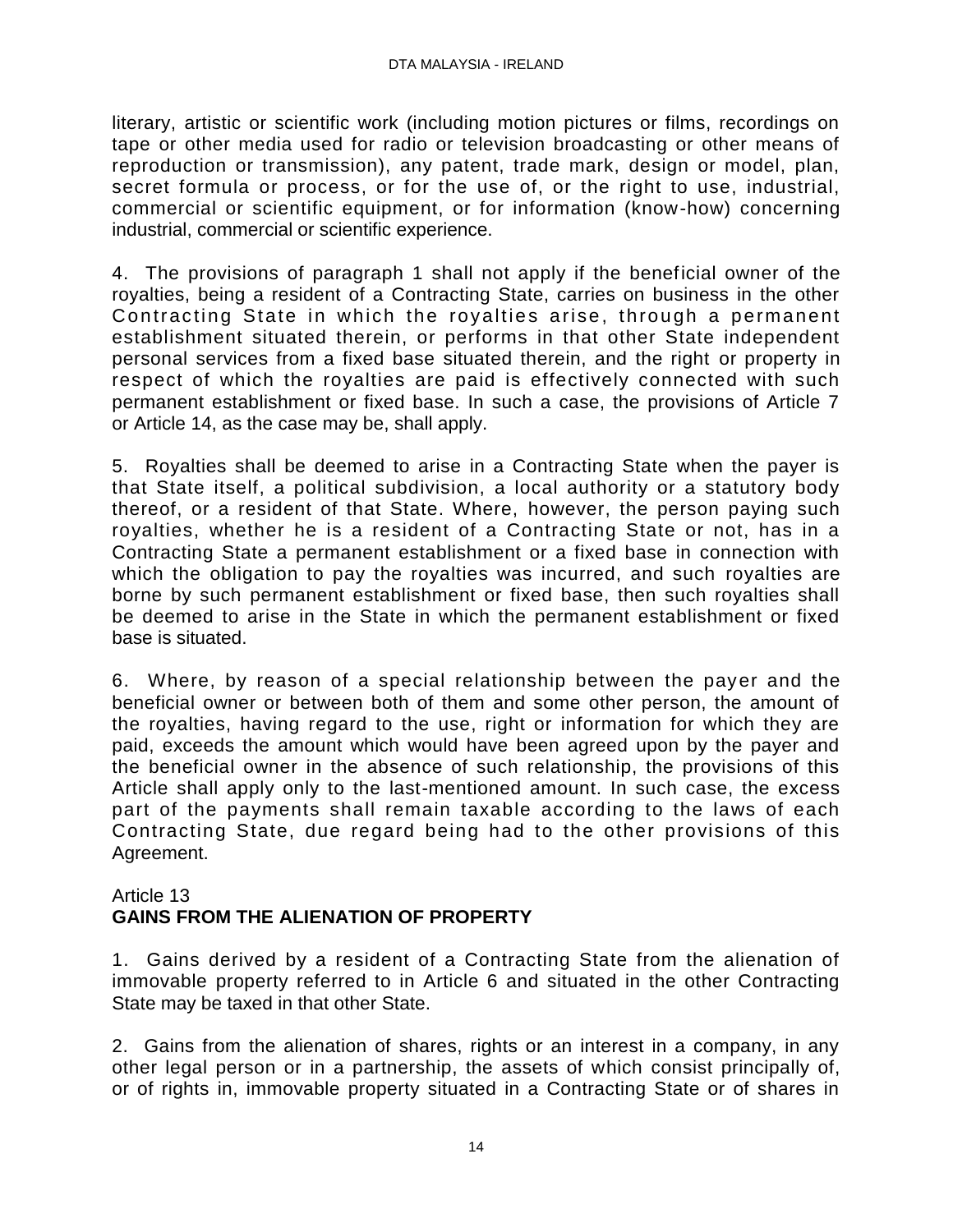a company the assets of which consist principally of, or of rights in, such immovable property situated in a Contracting State may be taxed in the State in which the immovable property is situated where, under the laws of that State, such gains are subject to the same taxation rules as gains from the alienation of immovable property.

3. Gains, other than those dealt with in paragraph 2, from the alienation of movable property forming part of the business property of a permanent establishment which an enterprise of a Contracting State has in the other Contracting State or of movable property pertaining to a fixed base available to a resident of a Contracting State in the other Contracting State for the purpose of performing independent personal services, including such gains from the alienation of such a permanent establishment (alone or with the whole enterprise) or of such fixed base, may be taxed in that other State.

4. Gains derived by an enterprise of a Contracting State from the alienation of ships or aircraft operated in international traffic, or movable property pertaining to the operation of such ships or aircraft, shall be taxable only in that State.

5. Gains from the alienation of any property, other than that referred to in the preceding paragraphs, shall be taxable only in the Contracting State of which the alienator is a resident.

## Article 14 **INDEPENDENT PERSONAL SERVICES**

1. Income derived by a resident of a Contracting State in respect of professional services or other independent activities of a similar character shall be taxable only in that State. However, in the following circumstances such income may be taxed in the other Contracting State:

- (a) if he has a fixed base regularly available to him in the other Contracting State for the purpose of performing his activities; in that case, only so much of the income is as attributable to that fixed base may be taxed in that other Contracting State; or
- (b) if his stay in the other Contracting State is for a period or periods amounting to or exceeding in the aggregate 183 days in the fiscal year concerned; in that case, only so much of the income as is derived from his activities performed in that other State may be taxed in that other State.

2. The term "professional services" includes especially independent scientific, literary, artistic, educational or teaching activities as well as the independent activities or physicians, lawyers, engineers, architects, dentists and accountants.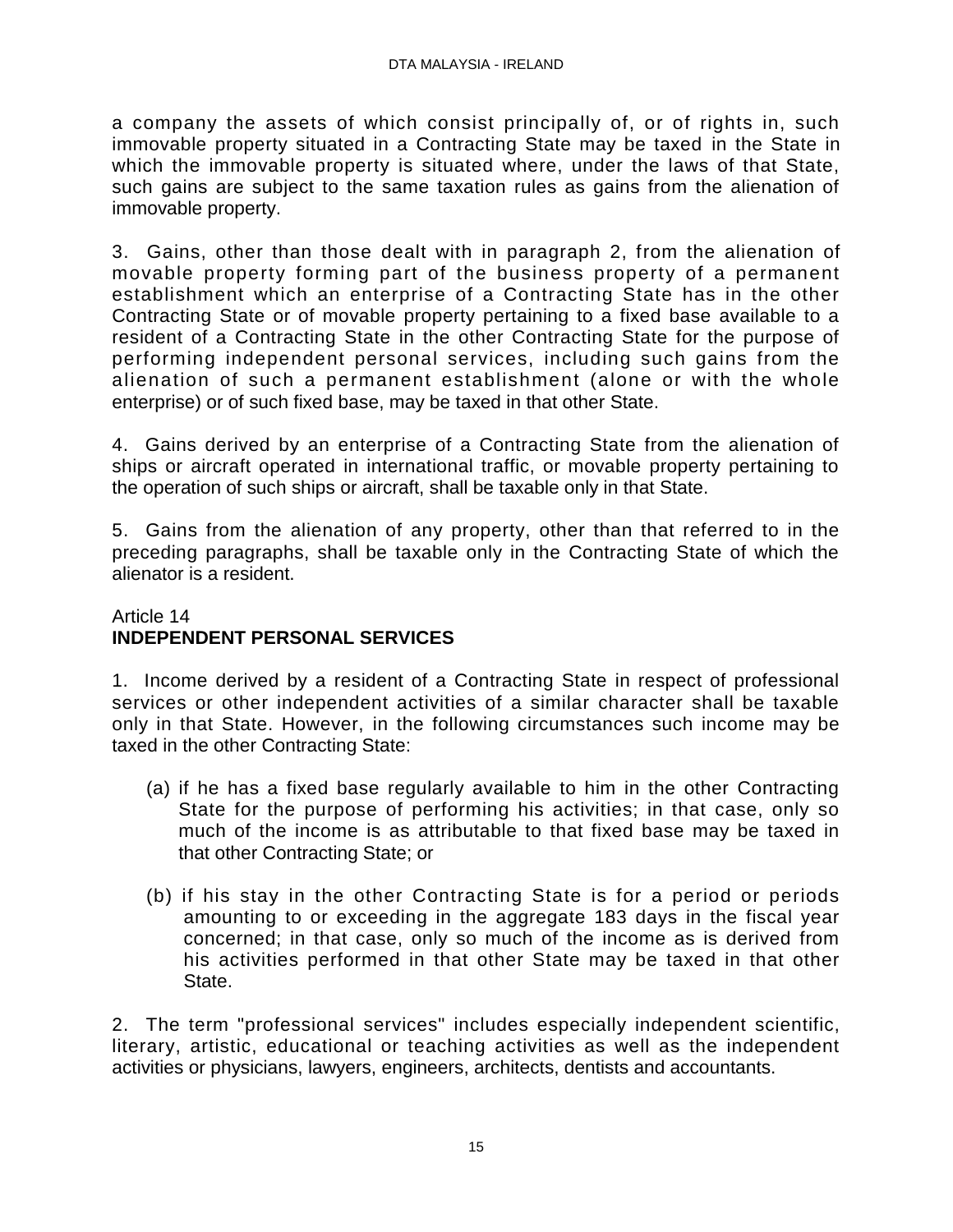### Article 15 **DEPENDENT PERSONAL SERVICES**

1. Subject to the provisions of Articles 16, 18 and 19, salaries, wages and other similar remuneration derived by a resident of a Contracting State in respect of an employment shall be taxable only in that State unless the employment is exercised in the other Contracting State. If the employment is so exercised, such remuneration as is derived therefrom may be taxed in that other State.

2. Notwithstanding the provisions of paragraph 1, remuneration derived by a resident of a Contracting State in respect of an employment exercised in the other Contracting State shall be taxable only in the first-mentioned State if:

- (a) the recipient is present in the other State for a period or periods not exceeding in the aggregate 183 days in any twelve month period commencing or ending in the fiscal year concerned, and
- (b) the remuneration is paid by, or on behalf of, an employer who is not a resident of the other State; and
- (c) the remuneration is not borne by a permanent establishment or fixed base which the employer has in the other State.

3. Notwithstanding the preceding provisions of this Article, remuneration in respect of an employment exercised aboard a ship or aircraft operated in international traffic by an enterprise of a Contracting State may be taxed in that State.

#### Article 16 **DIRECTORS' FEES**

Directors' fees and similar payments derived by a resident of a Contracting State in his capacity as a member of the board of directors of a company which is a resident of the other Contracting State, may be taxed in that other State.

#### Article 17 **ARTISTES AND SPORTSMEN**

1. Notwithstanding the provisions of Articles 14 and 15, income derived by a resident of a Contracting State as an entertainer, such as a theatre, motion picture, radio or television artiste, or a musician, or as a sportsman, from his personal activities as such exercised in the other Contracting State, may be taxed in that other State.

2. Where income in respect of personal activities exercised by an entertainer or a sportsman in his capacity as such accrues not to the entertainer or sportsman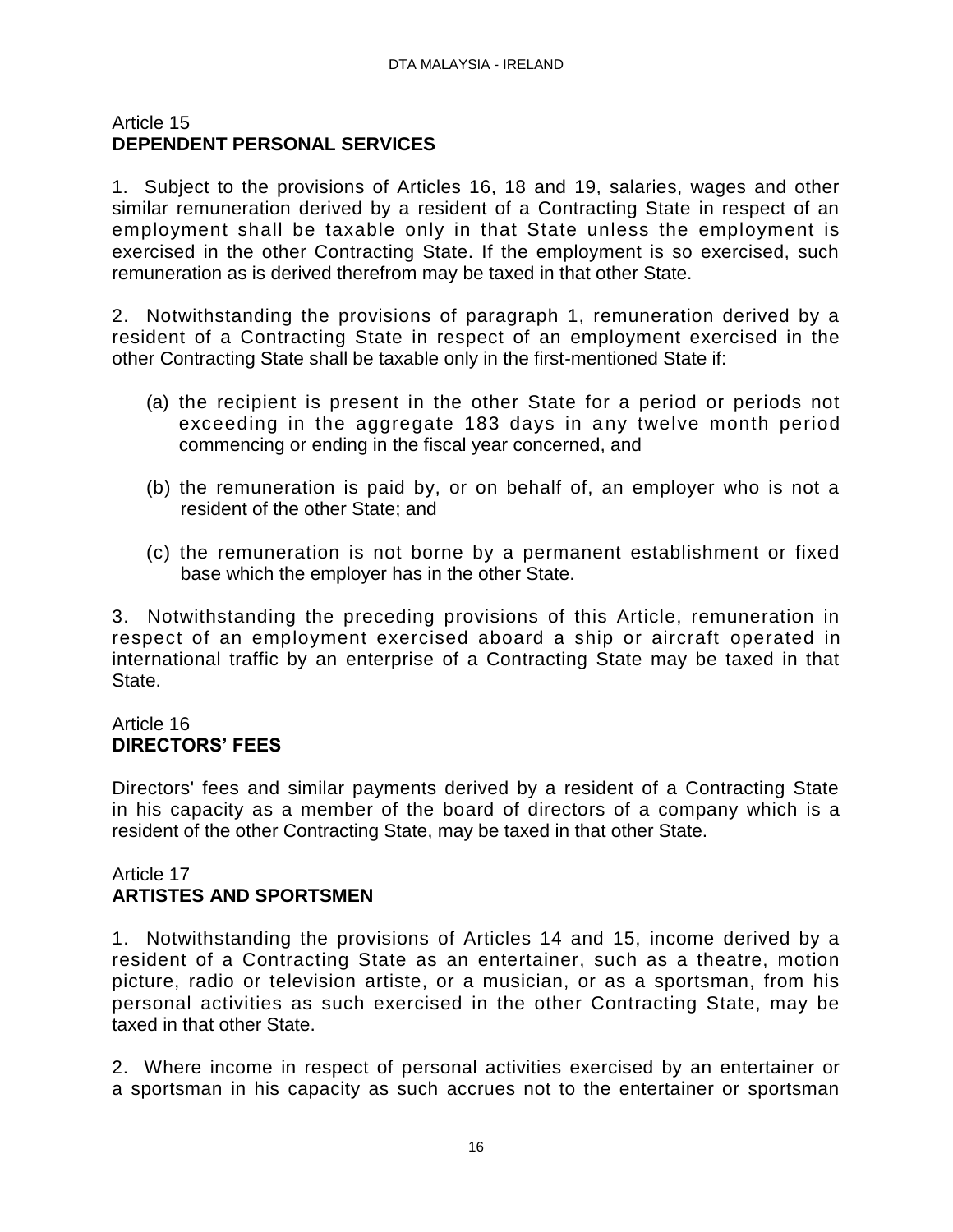himself but to another person, that income may, notwithstanding the provisions of Articles 7, 14 and 15, be taxed in the Contracting State in which the activities of the entertainer or sportsman are exercised.

3. The provisions of paragraphs 1 and 2 shall not apply to remuneration or profits derived from activities exercised in a Contracting State if the visit to that State is directly or indirectly supported wholly or substantially from the public funds of the other Contracting State, a political subdivision, a local authority or a statutory body thereof.

## Article 18 **PENSIONS AND ANNUITIES**

1. Subject to the provisions of paragraph 2 of Article 19, any pension and other similar remuneration for past employment or any annuity arising in a Contracting State and paid to a resident of the other Contracting State shall be taxable only in that other State.

2. The term "annuity" means a stated sum payable periodically at stated times, during life or during a specified or ascertainable period of time, under an obligation to make the payments in return for adequate and full consideration in money or money's worth.

## Article 19 **GOVERNMENT SERVICE**

1. (a) Salaries, wages and other similar remuneration, other than a pension, paid by a Contracting State or a political subdivision or a local authority or a statutory body thereof to an individual in respect of services rendered to that State or subdivision or authority or body in the discharge of functions of a governmental nature shall be taxable only in that State.

(b) However, such salaries, wages and other similar remuneration shall be taxable only in the other Contracting State if the services are rendered in that other State and the recipient is a resident of that State who:

- (i) is a national of that State, or
- (ii) did not become a resident of that other State solely for the purpose of rendering the services.

2. Any pension paid by, or out of funds created by, a Contracting State or a political subdivision or a local authority or a statutory body ther eof to any individual in respect of services rendered to that State or subdivision or authority or body shall be taxable only in that State.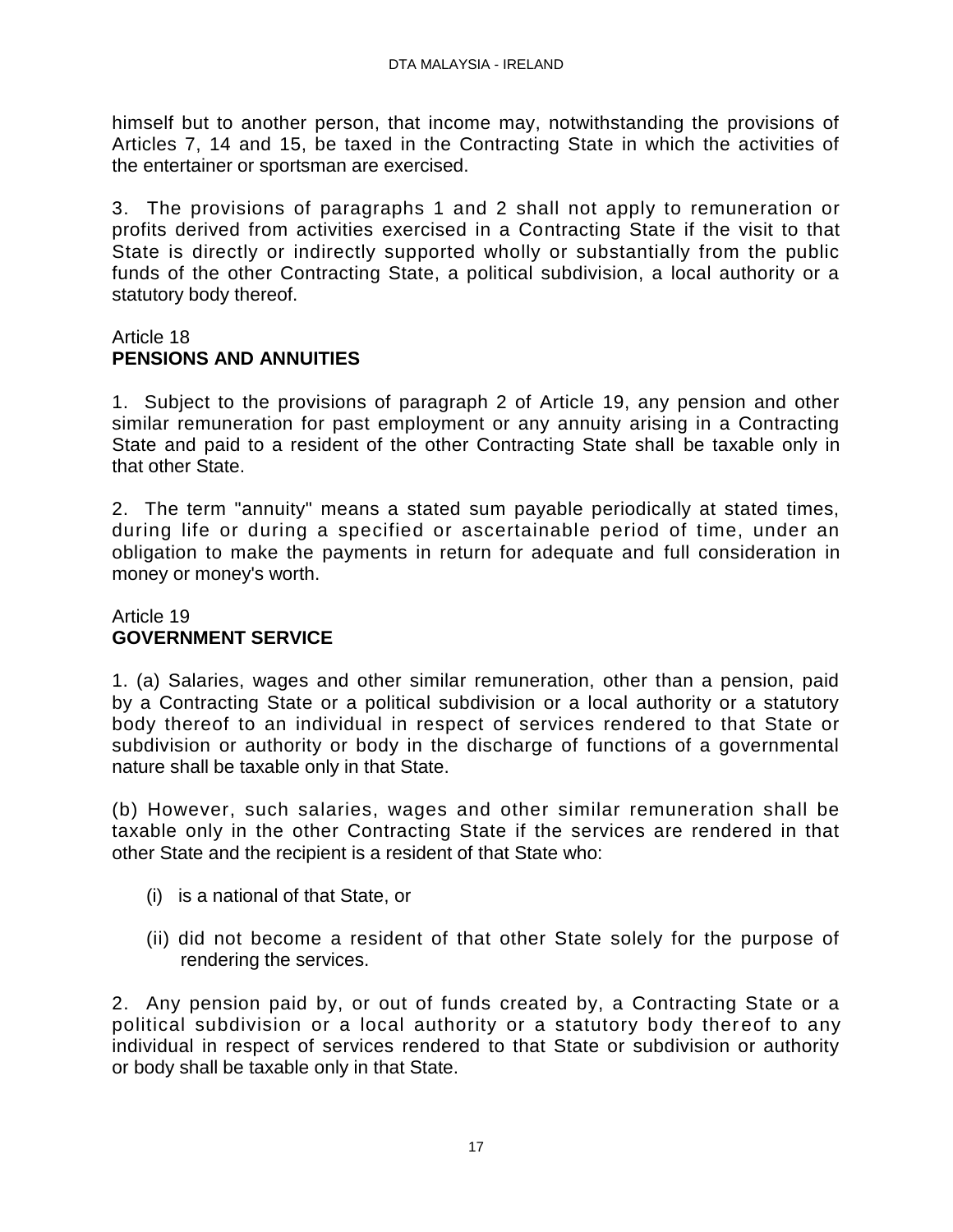3. The provisions of Articles 15, 16 and 18 shall apply to salaries, wages and other similar remuneration or pensions in respect of services rendered in connection with a business carried on by a Contracting State or a political subdivision or a local authority or a statutory body thereof.

## Article 20 **STUDENTS AND TRAINEES**

1. An individual who is a resident of a Contracting State immediately before making a visit to the other Contracting State and is temporarily present in the other State solely:

- (a) as a student at a recognised university, college, school or other similar recognized educational institution in that other State;
- (b) as a business or technical apprentice; or
- (c) as a recipient of a grant, allowance or award for the primary purpose of study, research or training from the Government of either State or from a scientific, educational, religious or charitable organisation or under a technical assistance programme entered into by the Government of either State,

shall be exempt from tax in that other State on:

- (i) all remittances from abroad for the purposes of his maintenance, education, study, research or training;
- (ii) the amount of such grant, allowance or award; and
- (iii)any remuneration not exceeding an amount which is equivalent to 3,000 United States dollars per annum in respect of services performed in that other State provided that such services are in connection with his study, research or training or are necessary for the purposes of his maintenance.

## Article 21 **LECTURERS AND RESEARCHERS**

1. An individual who is a resident of a Contracting State immediately before making a visit to the other Contracting State, and who, at the invitation of any public university, college, institution primarily established for research purposes or other similar public institutions, visits that other State for a period not exceeding two years solely for the purpose of teaching or research or both at such public institution shall be exempt from tax in that other State on any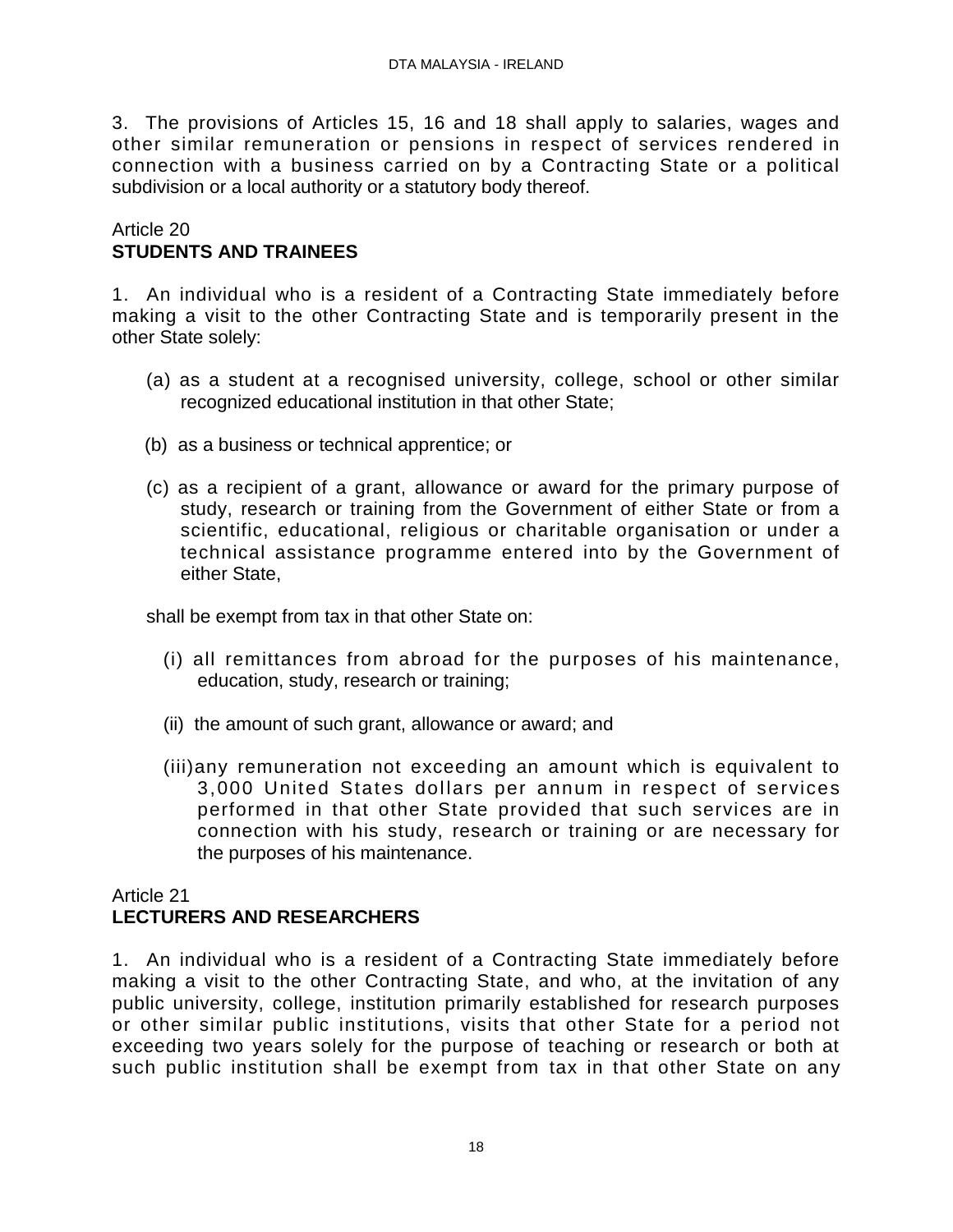remuneration for such teaching or research for a period not exceeding two years from the date he first visits that State for such purpose.

2. This Article shall not apply to remuneration from research if such research is undertaken primarily for the private benefit of a specific person or persons.

## Article 22 **OTHER INCOME**

1. Item of income of a resident of a Contracting State which are not expressly mentioned in the foregoing Articles of this Agreement shall be taxable only in that Contracting State except that if such income is derived from sources in the other Contracting State, it may also be taxed in that other State.

2. The provisions of paragraph 1 shall not apply to income, other than income from immovable property as defined in paragraph 2 of Article 6, if the beneficial owner of the income, being a resident of a Contracting State, carries on business in the other Contracting State through a permanent establishment situated therein, or performs in that other State independent personal services from a fixed base situated therein, and the right or property in respect of which the income is paid is effectively connected with such permanent establishment or fixed base. In such case the provisions of Article 7 or Article 14, as the case may be, shall apply.

## Article 23 **ELIMINATION OF DOUBLE TAXATION**

1. Subject to the laws of Malaysia regarding the allowance as a credit against Malaysian tax of tax payable in any country other than Malaysia, the Irish tax payable under the laws of Ireland and in accordance with this Agreement by a resident of Malaysia in respect of income derived from Ireland shall be allowed as a credit against Malaysian tax payable in respect of that income. Where such income is a dividend paid by a company which is a resident of Ireland to a company which is a resident of Malaysia and which owns not less than 10 per cent of the voting shares of the company paying the dividend, the credit shall take into account Irish tax payable by that company in respect of its income out of which the dividend is paid. The credit shall not however, exceed that part of the Malaysian tax, as computed before the credit is given, which is appropriate to such item of income.

2. Subject to the provisions of the laws of Ireland regarding the allowance as a credit against Irish tax of tax payable in a territory outside Ireland (which shall not affect the general principle hereof) –

(a) Malaysia tax payable under the laws of Malaysia and in accordance with this Agreement, whether directly or by deduction, on profits, income and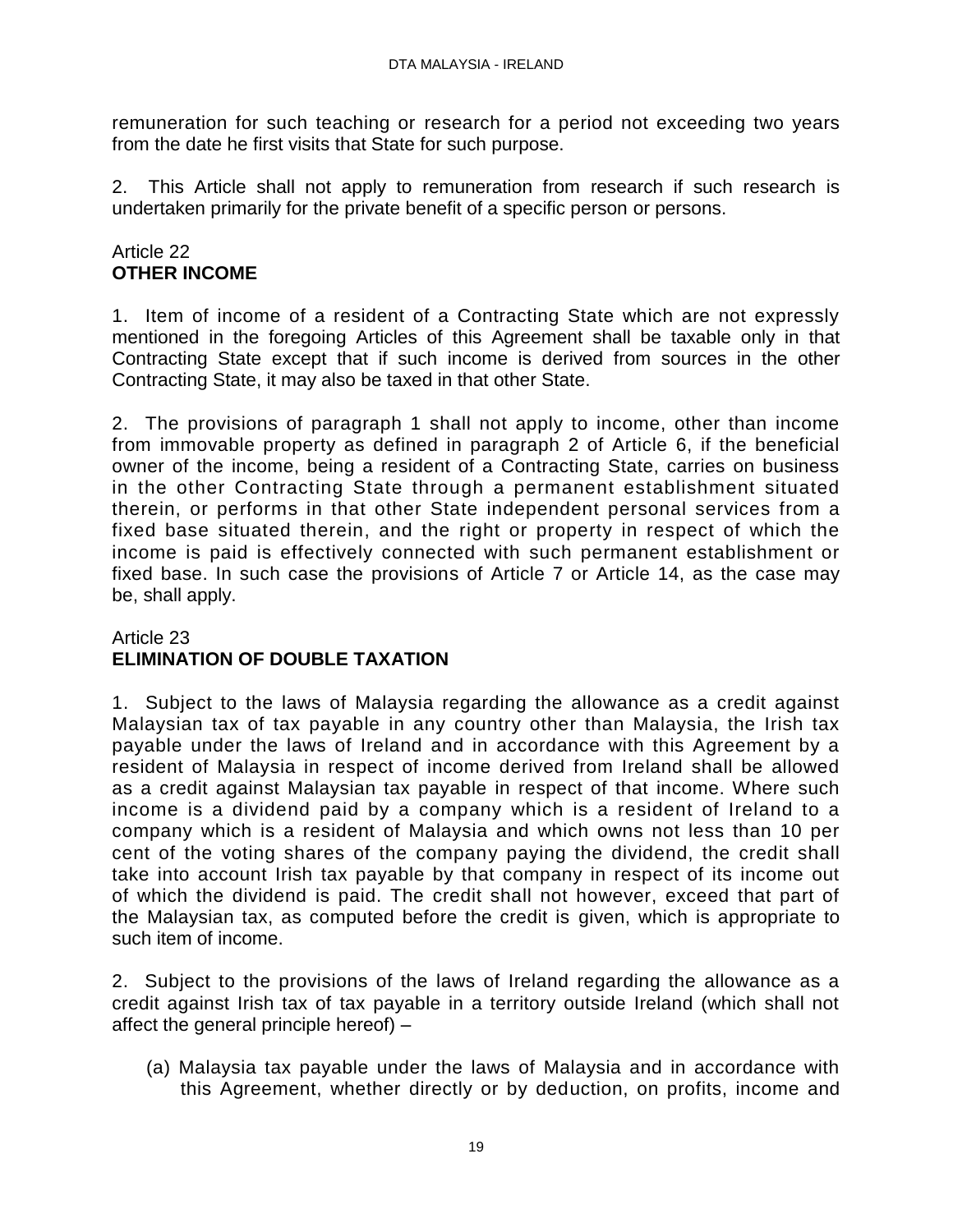gains from sources within Malaysia (excluding in the case of a dividend tax payable in respect of the profits out of which the dividend is paid) shall be allowed as a credit against any Irish tax computed by reference to the same profits, income and gains by reference to which Malaysian tax is computed.

(b) In the case of a dividend paid by a company which is a resident of Malaysia to a company which is a resident of Ireland and which controls directly or indirectly 10 per cent or more of the voting power in the company paying the dividend, the credit shall take into account (in addition to any Malaysian tax creditable under the provisions of subparagraph (a)) Malaysian tax payable by the company in respect of the profits out of which such dividend is paid.

3. For the purposes of subparagraph (b) of paragraph 2, the term "Malaysian tax payable" shall be deemed to include Malaysian tax which would, under the laws of Malaysia and in accordance with this Agreement, have been payable on any income derived from sources in Malaysia had the income not been taxed at a reduced rate or exempted from Malaysian tax in accordance with:

- (a) Section 133A of the Income Tax Act 1967 of Malaysia; or
- (b) Sections 22, 23, 29, 29A to 29H, 31E and 41B of the Promotion of Investments Act 1986 of Malaysia, so far as the sections have not been modified since the date of signature of this Agreement or have been modified only in minor respects so as not to affect their general character; or
- (c) any other provisions which may subsequently be made granting an exemption or reduction of tax which is agreed by the competent authorities of the Contracting States to be of a substantially similar character, if it has not been modified thereafter or has been modified only in minor respects so as not to affect its general character.

4. Credit for tax which is deemed to be included in Malaysian tax payable under the provisions of paragraph 3 shall be restricted to an amount such that the sum of Malaysian tax paid in respect of that part of the profits of the company out of which the dividend is paid and Irish tax paid in respect of such dividend shall not be less than 50% of the Irish tax attributable to such dividend if no credit or deduction had been allowed for Malaysian tax.

5. Relief from Irish tax by virtue of paragraph 3 shall not be granted after 31 December, 2009.

6. The period of relief provided for in paragraph 5 may be extended by agreement between the Contracting States.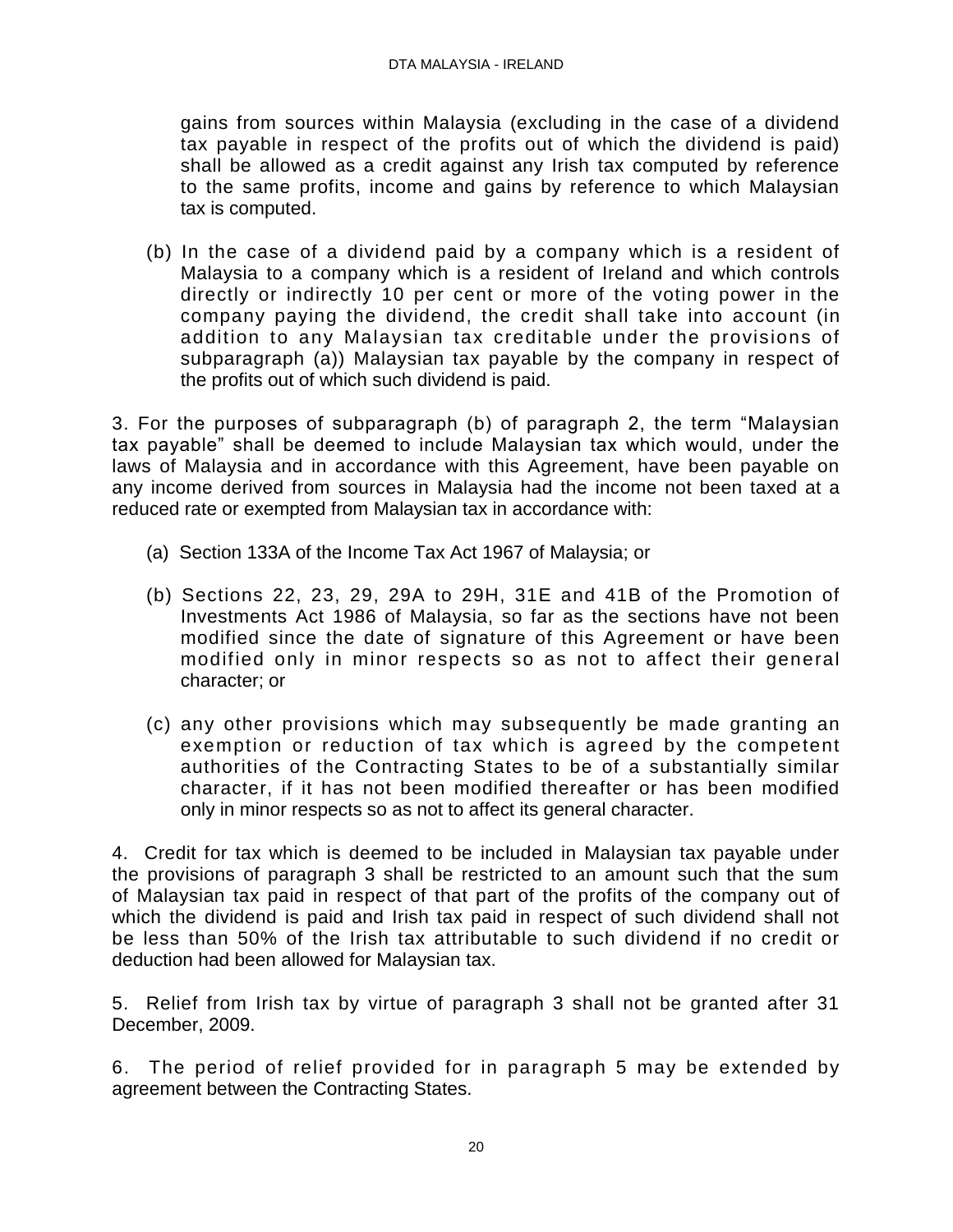7. For the purposes of paragraph 2 profits, income or gains owned by a resident of Ireland which may be taxed in Malaysia in accordance with this Agreement shall be deemed to be derived from sources in Malaysia.

## Article 24 **LIMITATION OF RELIEF**

Where, under any provision of this Agreement, income or gains is or are wholly or partly relieved from tax in a Contracting State and, under the laws in force in the other Contracting State, an individual, in respect of the said income or gains, is subject to tax by reference to the amount thereof which is remitted to or received in that other State, and not by reference to the full amount thereof, then the relief to be allowed under this Agreement in the first-mentioned State shall apply only to so much of the income or gains as is remitted to or received in that other State.

## Article 25 **NON-DISCRIMINATION**

1. Nationals of a Contracting State shall not be subjected in the other Contracting State to any taxation or any requirement connected therewith which is other or more burdensome than the taxation and connected requirements to which nationals of that other State in the same circumstances, in particular with respect to residence, are or may be subjected.

2. The taxation on a permanent establishment which an enterprise of a Contracting State has in the other Contracting State shall not be less favourably levied in that other State than the taxation levied on enterprises of that other State carrying on the same activities.

3. Except where the provisions of paragraph 1 of Article 9, paragraph 8 of Article 11, of paragraph 6 of Article 12 apply, interest, royalties and other disbursements paid by an enterprise of a Contracting State to a resident of the other Contracting State shall, for the purpose of determining the taxable profits of such enterprise, be deductible under the same conditions as if they had been paid to a resident of the first-mentioned State provided that in such cases those conditions which are applicable to payments to nonresidents with regards to withholding taxes under the domestic laws of the first-mentioned State are fulfilled.

4. Enterprises of a Contracting State, the capital of which is wholly or partly owned or controlled, directly or indirectly, by one or more residents of the other Contracting State, shall not be subjected in the first-mentioned Contracting State to any taxation or any requirement connected therewith which is other or more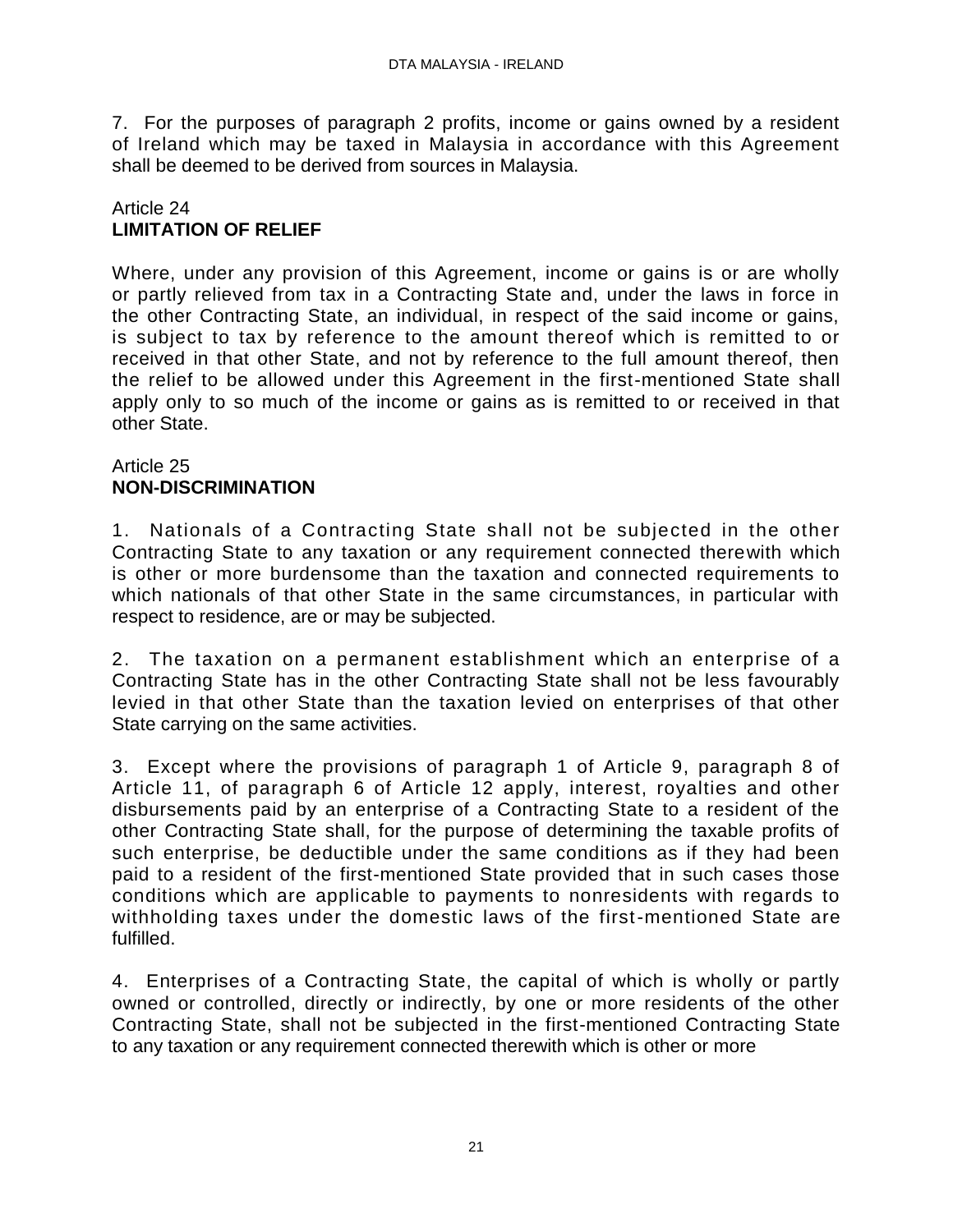burdensome than the taxation and connected requirements to which other similar enterprises of that first-mentioned State are or may be subjected.

- 5. Nothing in this Article shall be construed as obliging:
	- (a) a Contracting State to grant to individuals who are resident of the other Contracting State any personal allowances, reliefs and reductions for tax purposes on account of civil status or family responsibilities which it grants to its own residents.
	- (b) Malaysia to grant to nationals of Ireland not resident in Malaysia those personal allowances, reliefs and reductions for tax purposes which are by law available on the date of signature of this Agreement only to nationals of Malaysia who are not resident in Malaysia.

## Article 26 **MUTUAL AGREEMENT PROCEDURE**

1. Where a resident of a Contracting State considers that the actions of one or both of the Contracting States result or will result for him in taxation not in accordance with this Agreement, he may, notwithstanding the remedies provided by the taxation laws of those States, present his case to the competent authority of the Contracting State of which he is a resident or, if his case comes under paragraph 1 of Article 25, to that of the State of which he is a national. The case must be presented within three years from the first notification of the action resulting in taxation not in accordance with the provisions of this Agreement.

2. The competent authority shall endeavour, if the objection appears to it to be justified and If it is not itself able to arrive at a satisfactory solution, to resolve the case by mutual agreement with the competent authority of the other Contracting State, with a view to the avoidance of taxation which is not in accordance with this Agreement. Any agreement reached shall be implemented notwithstanding any time limits in the domestic law of the Contracting States.

3. The competent authorities of the Contracting States shall endeavour to resolve by mutual agreement any difficulties or doubts arising as to the interpretation or application of this Agreement. They may also consult together for the elimination of double taxation in cases not provided for in this Agreement.

4. The competent authorities of the Contracting States may communicate with each other directly for the purposes of reaching an agreement in the sense of the preceding paragraphs.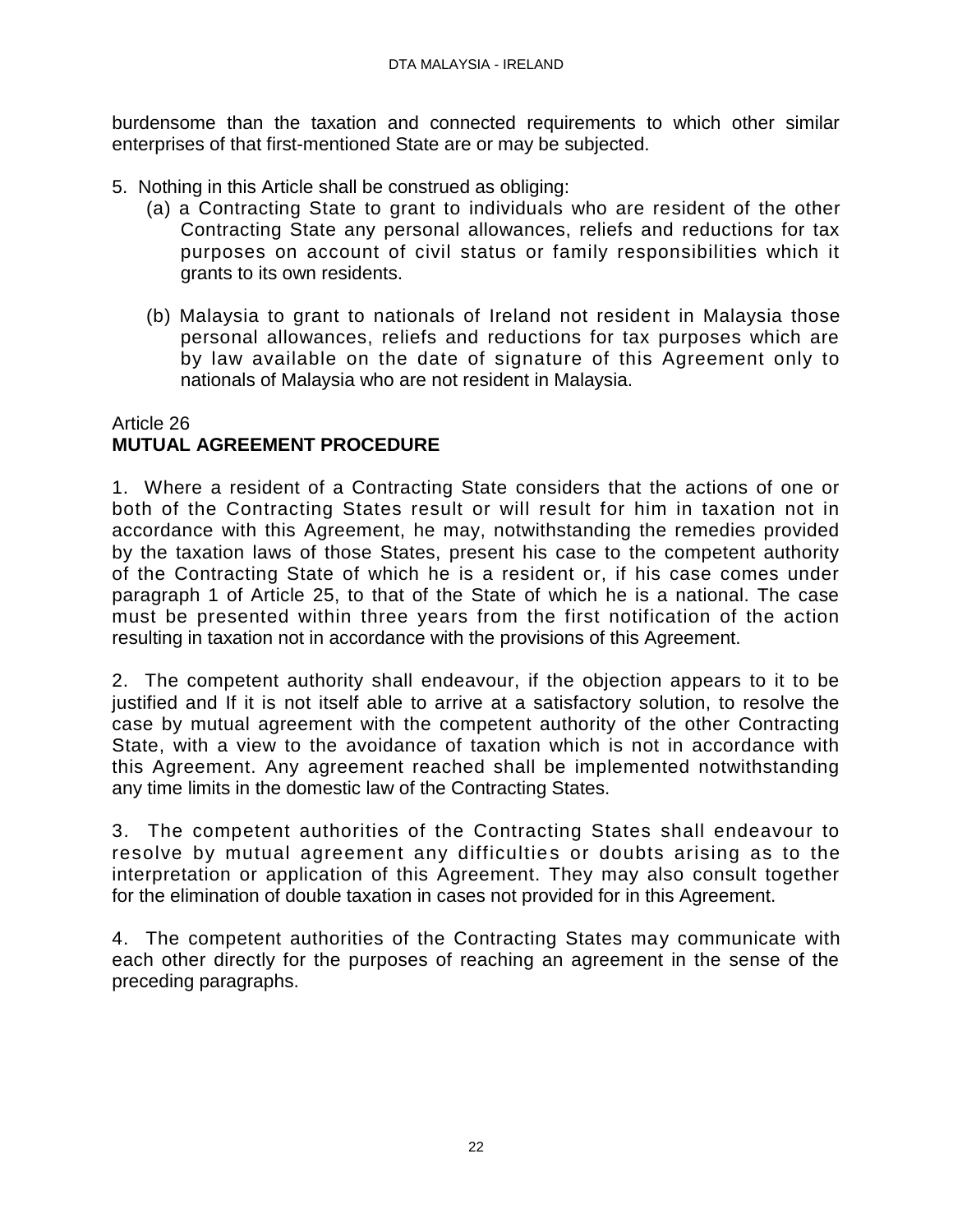#### Article 27 **EXCHANGE OF INFORMATION**

1. The competent authorities of the Contracting State shall exchange such information as is necessary for carrying out the provisions of this Agreement or of the domestic laws of the Contracting States concerning taxes covered by the Agreement insofar as the taxation thereunder is not contrary to the Agreement. Any information so exchanged shall be treated as secret in the same manner as information obtained under the domestic laws of that State and shall be disclosed only to persons or authorities (including courts and administrative bodies) involved in the assessment or collection of, the enforcement or prosecution in respect of, or the determination of appeals in relation to, the taxes covered by the Agreement. Such persons or authorities shall use the information only for such purposes. They may disclose the information in public court proceedings or in judicial decisions.

2. In no case shall the provisions of paragraph 1 be construed so as to impose on a Contracting State the obligation:

- (a) to carry out administrative measures at variance with the laws or the administrative practice of that or of the other Contracting State;
- (b) to supply particulars which are not obtainable under the laws or in the normal course of the administration of that or of the other Contracting State:
- (c) to supply information which would disclose any trade, business, industrial, commercial or professional secret or trade process, or information, the disclosure of which would be contrary to public policy.

## Article 28

## **MEMBERS OF DIPLOMATIC MISSIONS AND CONSULAR POSTS**

Nothing in this Agreement shall affect the fiscal privileges of members of diplomatic missions or consular posts under the general rules of international law or under the provisions of special agreements.

#### Article 29 **ENTRY INTO FORCE**

1. Each of the Contracting States shall notify to the other the completion of the procedure required by its law for the bringing into force of this Agreement.

2. The Agreement shall enter into force on the date of receipt of the later of these notifications and shall thereupon have effect: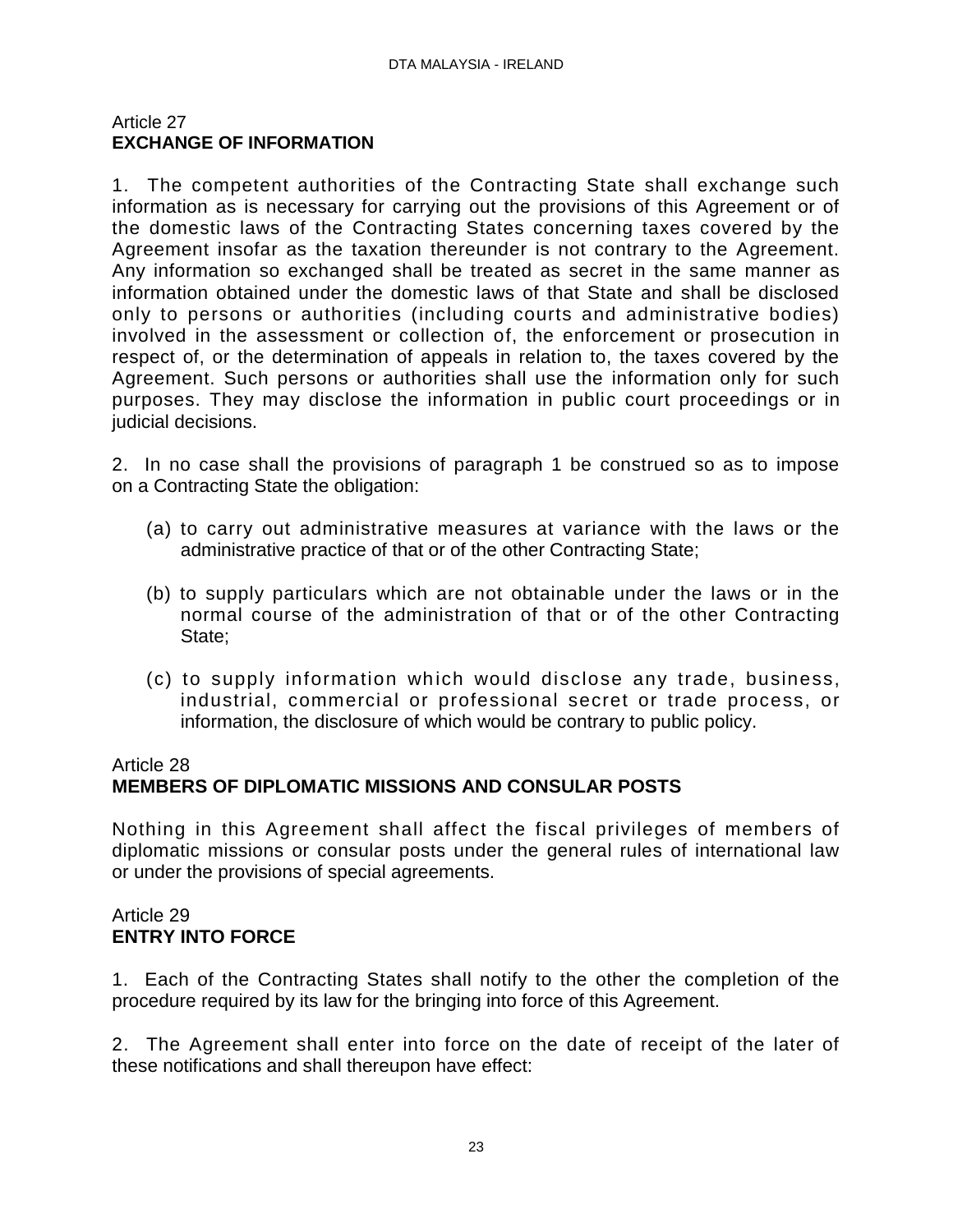- (a) in Malaysia:
	- (i) in respect of taxes withheld at source, to income derived on or after the first day of January in the calendar year following the year in which this Agreement enters into force;
	- (ii) in respect of other taxes on income, to taxes chargeable for any year of assessment beginning on or after the first day of January of the second calendar year following the year in which this Agreement enters into force.
- (b) in Ireland:
	- (i) in respect of income tax and capital gains tax, for any year of assessment beginning on or after the sixth day of April in the calendar year next following the year in which this Agreement enters into force;
	- (ii) in respect of corporation tax, for any financial year beginning on or after the first day of January in the calendar year next following the year in which the notice is given.

## **Article 30 TERMINATION**

This Agreement shall remain in effect indefinitely, but either Contracting State may terminate the Agreement, through diplomatic channels, by giving to the other Contracting State written notice of termination on or before the thirtieth day of June in any calendar year after the period of five years from the date on which this Agreement enters into force. In such an event the Agreement shall cease to have effect:

(a) in Malaysia:

- (i) in respect of taxes withheld at source, to income derived on or after the first day of January in the calendar year following the year in which the notice is given;
- (ii) in respect of other taxes on income, to taxes chargeable for any year of assessment beginning on or after the first day of January in the second calendar year following the year in which the notice is given.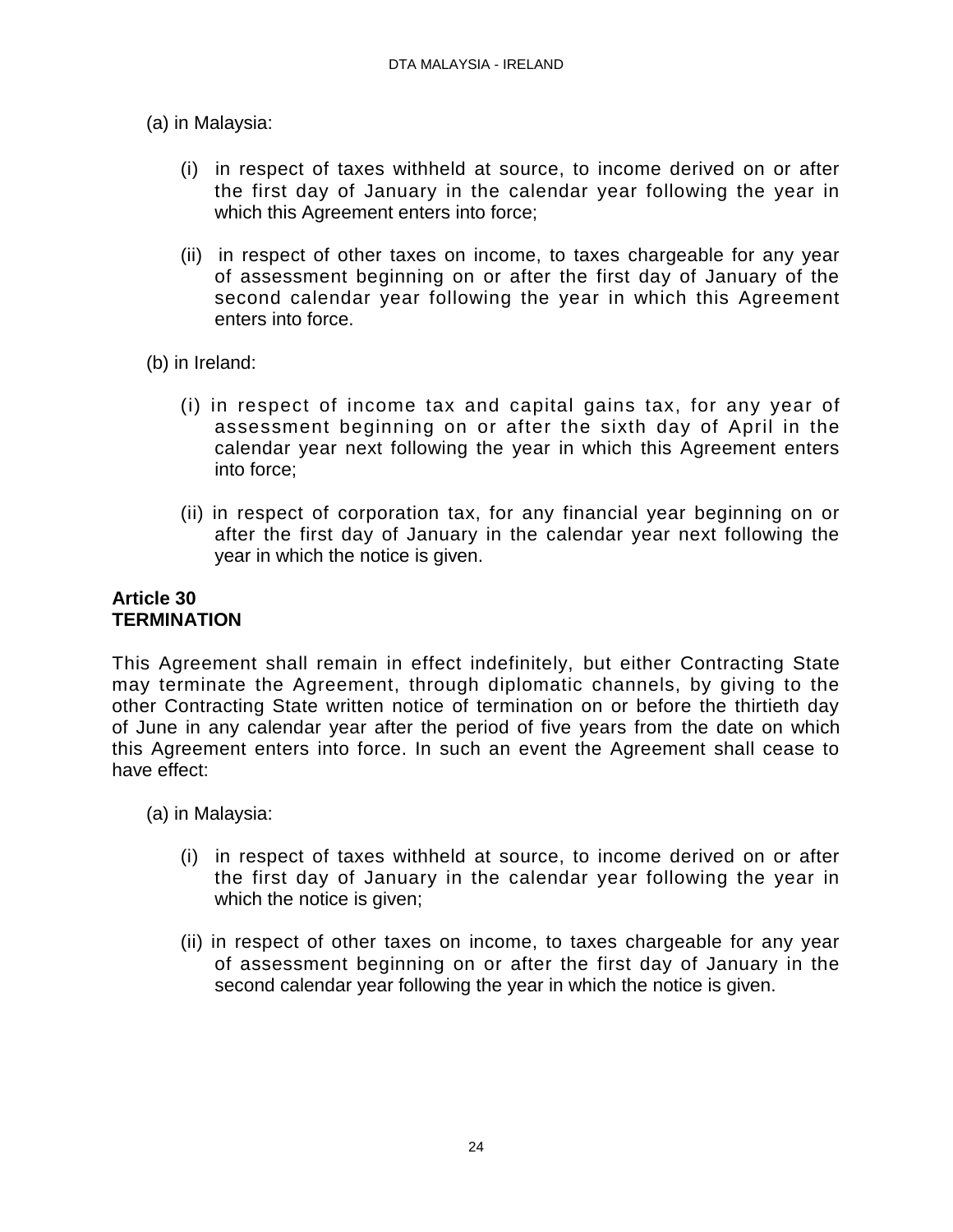- (b) in Ireland:
	- (i) in respect of income tax and capital gains tax, for any year of assessment beginning on or after the sixth day of April in the calendar year next following the year in which the notice is given;
	- (ii) in respect of corporation tax, for any financial year beginning on or after the first day of January in the calendar year next following the year in which the notice is given.

IN WITNESS whereof the undersigned, duly authorised thereto, by their respective Governments, have signed this Agreement.

DONE in duplicate at Kuala Lumpur this 28 day of November 1998, in the Malay and the English languages, the two texts being equally authentic. In the event of there being a dispute in the interpretation and the application of this Agreement, the English text shall prevail.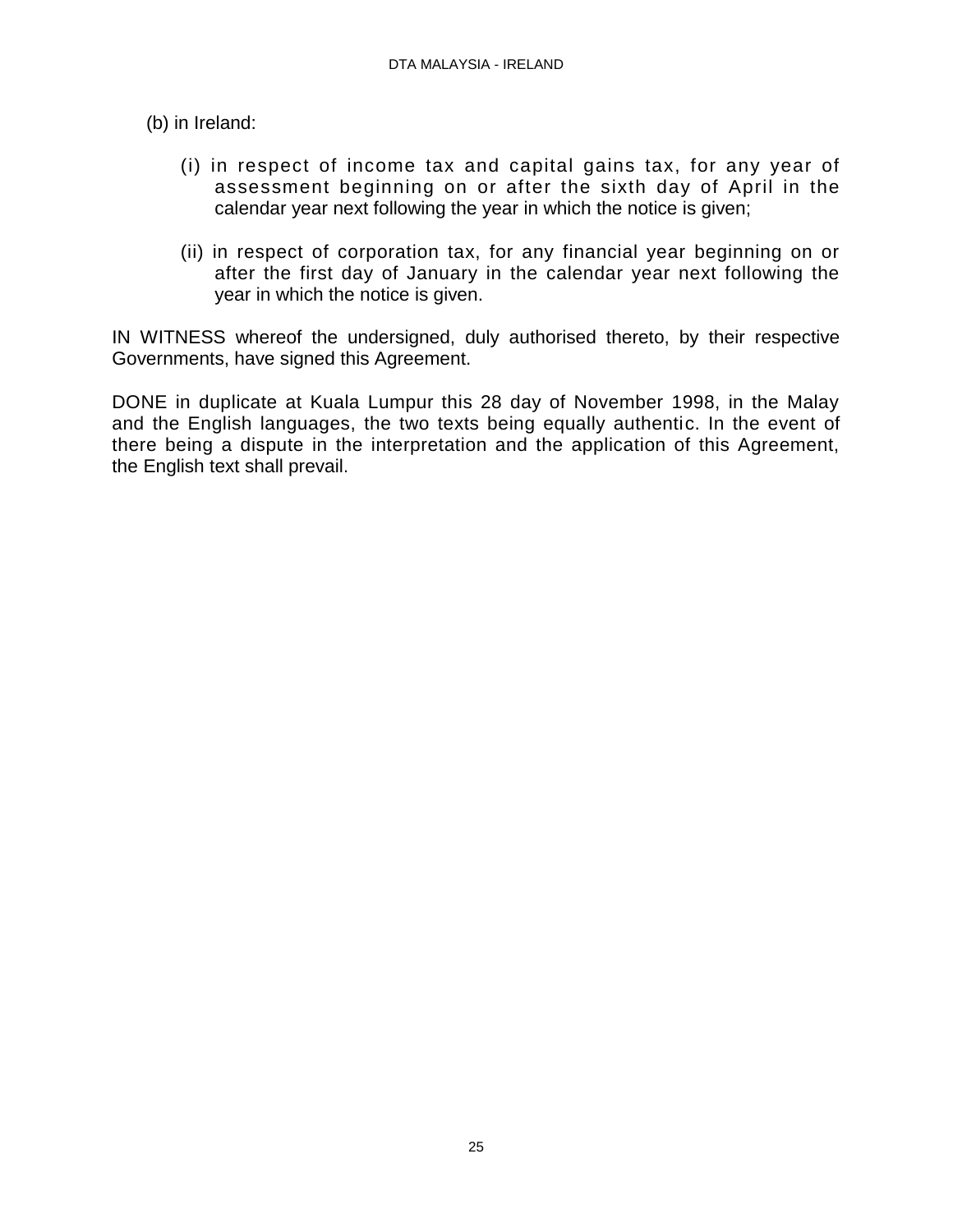<span id="page-25-0"></span>Signed : 16 December 2009 Entry into Force: 15 February 2011 Effective Date : 1 January 2012

# **PROTOCOL**

## **AMENDING THE AGREEMENT**

## **BETWEEN**

## **THE GOVERNMENT OF IRELAND**

## **AND**

## **THE GOVERNMENT OF MALAYSIA**

## **FOR THE AVOIDANCE OF DOUBLE TAXATION**

**AND**

**THE PREVENTION OF FISCAL EVASION**

**WITH RESPECT TO TAXES ON INCOME**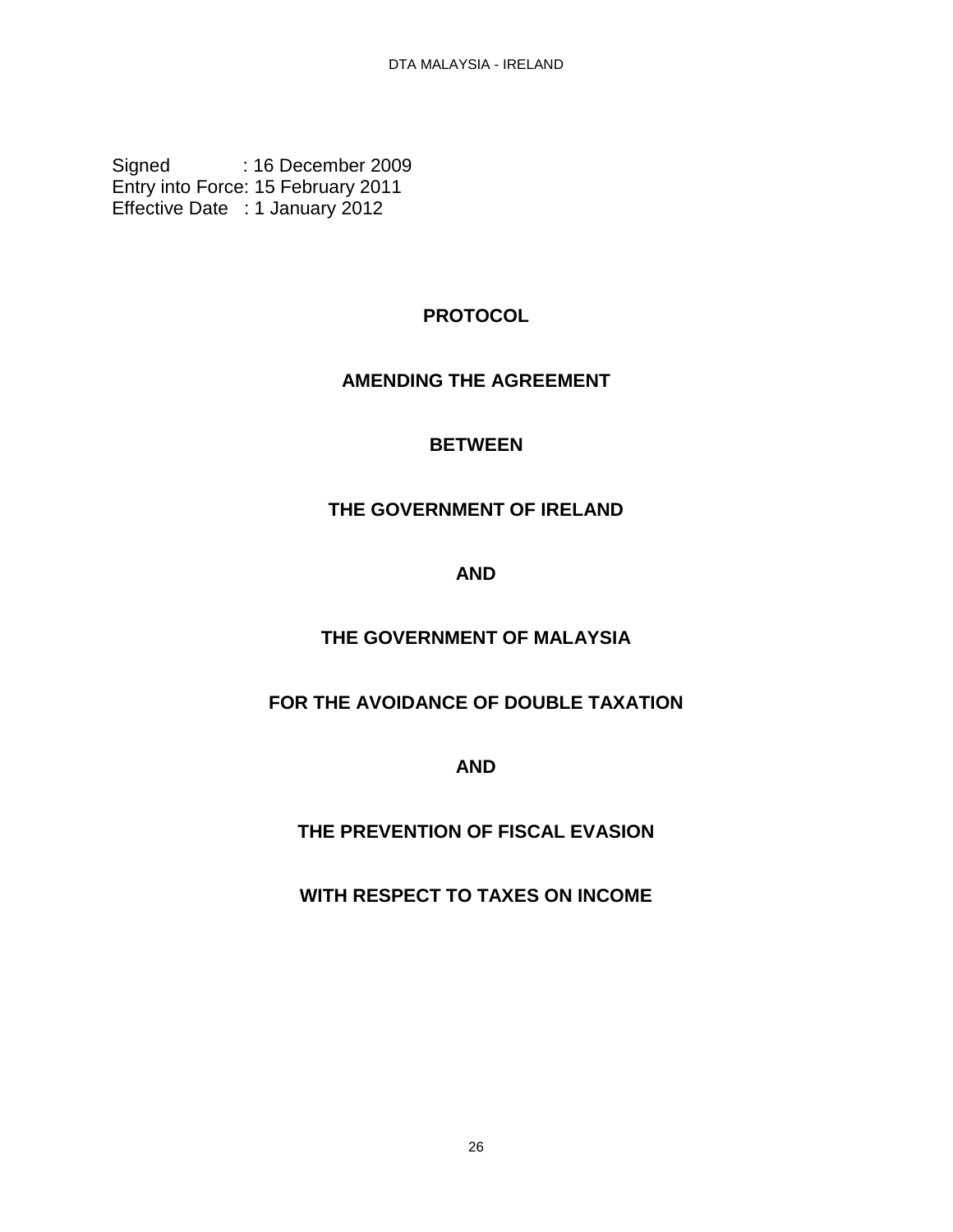#### **- 2 –**

#### THE GOVERNMENT OF IRELAND

#### AND

#### THE GOVERNMENT OF MALAYSIA

Desiring to conclude a Protocol to amend the Agreement between the two Governments for the avoidance of double taxation and the prevention of fiscal evasion with respect to taxes on income, signed at Kuala Lumpur on 28 November 1998 (hereinafter referred to as "the Agreement"), have agreed as follows:

#### **Article 1**

Article 27 of the Agreement shall be amended by substituting for that Article the following:

## "**Article 27**

#### EXCHANGE OF INFORMATION

(1) The competent authorities of the Contracting States shall exchange such information as is foreseeably relevant for carrying out the provisions of this Agreement or to the administration or enforcement of the domestic laws concerning taxes of every kind and description imposed on behalf of the Contracting States, or of their political subdivisions or local authorities, insofar as the taxation thereunder is not contrary to the Agreement. The exchange of information is not restricted by Articles 1 and 2.

(2) Any information received under paragraph 1 by a Contracting State shall be treated as secret in the same manner as information obtained under the domestic laws of that State and shall be disclosed only to persons or authorities (including courts and administrative bodies) concerned with the assessment or collection of, the enforcement or prosecution in respect of, the determination of appeals in relation to the taxes referred to in paragraph 1, or the oversight of the above. Such persons or authorities shall use the information only for such purposes. They may disclose the information in public court proceedings or in judicial decisions.

(3) In no case shall the provisions of paragraphs 1 and 2 be construed so as to impose on a Contracting State the obligation:

a) to carry out administrative measures at variance with the laws and administrative practice of that or of the other Contracting State;